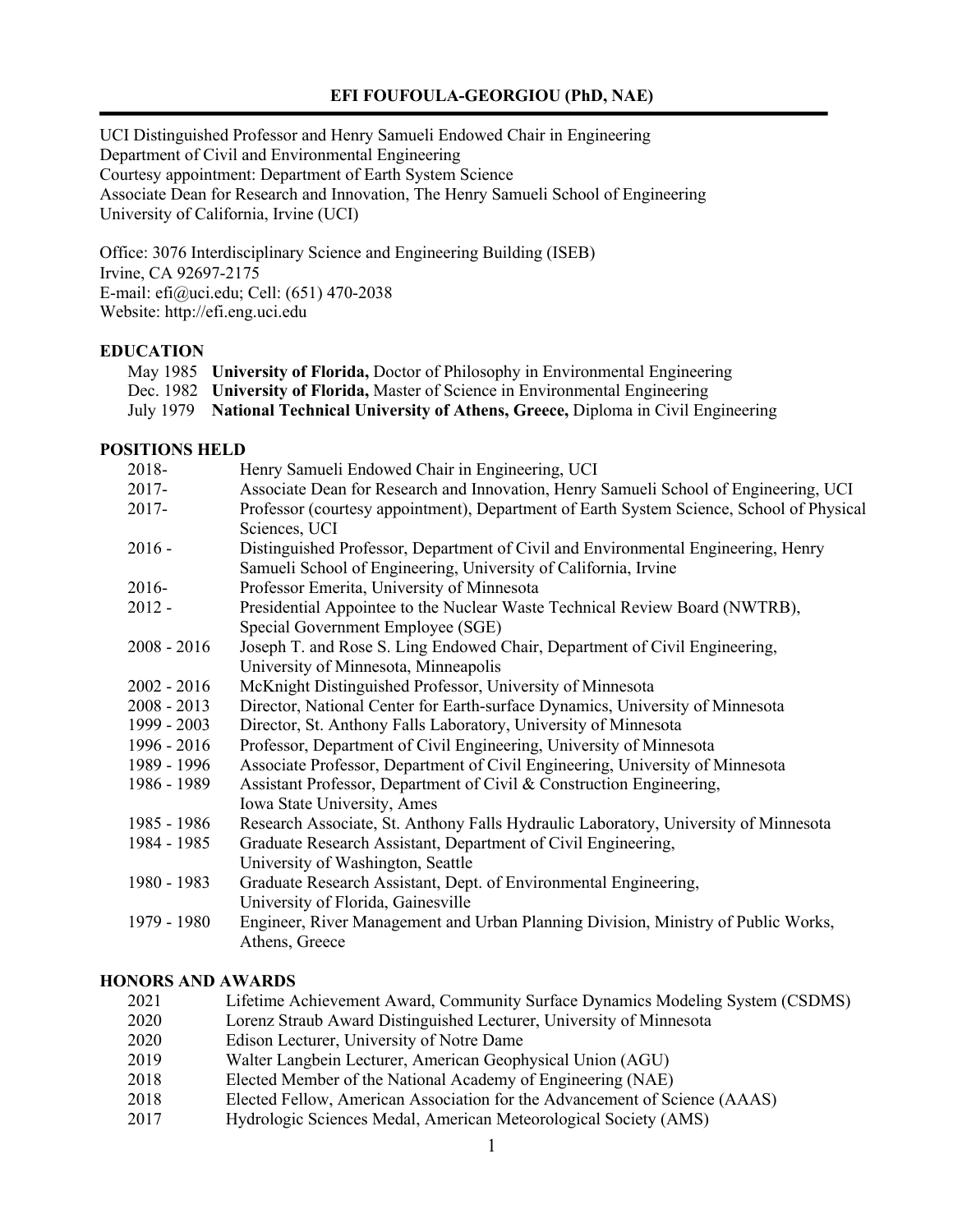| 2017 | Hydrology Days Award, Colorado State University                                          |
|------|------------------------------------------------------------------------------------------|
| 2016 | Robert E. Horton Lecturer in Hydrology, American Meteorological Society (AMS)            |
| 2015 | NASA Group Achievement Award - GPM Post-Launch Team                                      |
| 2012 | Presidential Appointee to the Nuclear Waste Technical Review Board – NWTRB               |
| 2012 | Kiesel Distinguished Lecturer, University of Arizona                                     |
| 2008 | Joseph T. and Rose S. Ling Chair in Environmental Engineering, UMN                       |
| 2008 | Borland Distinguished Lecturer, Hydrology Days                                           |
| 2007 | Hydrologic Sciences Award, American Geophysical Union (AGU)                              |
| 2007 | Honorary Professor, Sichuan University, China                                            |
| 2007 | Moore Distinguished Lecturer, University of Virginia                                     |
| 2005 | Fellow, American Meteorological Society (AMS)                                            |
| 2003 | Elected Member, European Academy of Sciences                                             |
| 2002 | Distinguished McKnight University Professor, University of Minnesota                     |
| 2002 | John Dalton Medal, European Geophysical Society                                          |
| 1999 | Fellow, American Geophysical Union                                                       |
| 1998 | Fellow, Minnesota Supercomputer Institute                                                |
| 1995 | Bush Sabbatical Fellow, University of Minnesota                                          |
| 1989 | Presidential Young Investigator Award, National Science Foundation                       |
| 1989 | Editor's Citation for Excellence in Refereeing, Water Resources Research                 |
| 1989 | Certificate of Commendation for Contributions in Water Resources National Association of |
|      | Water Institute Directors and National Association of State Universities                 |
| 1988 | Travel award from NATO (to present two lectures at the NATO Advanced Study Institute on  |
|      | Recent Advances in the Modelling of Hydrological Systems, Sintra, Portugal)              |
| 1986 | National Science Foundation Engineering Initiation Award                                 |
| 1974 | Outstanding Student Fellowship, National Technical University of Athens, Greece          |
| 1973 | Second Honor, Nationwide Competition in Mathematics, Hellenic Mathematical Society       |
|      |                                                                                          |

# **TEACHING EXPERIENCE**

Engineering Hydrology and Hydraulics (senior level) Surface Water Hydrology (graduate level) Stochastic Hydrology (graduate level) Stochastic Geomorphology (graduate level) Water Resources Systems (graduate level) Hydrology and Hydrologic Design (senior level) Advanced Topics in Hydrology (graduate level) Multi-scale Analysis of Geophysical and Engineered Systems (graduate level)

# **PROFESSIONAL SOCIETY MEMBERSHIP**

American Geophysical Union (AGU) European Geosciences Union (EGU) American Meteorological Society (AMS) American Association for the Advancement of Sciences (AAAS) American Society of Civil Engineers (ASCE) American Water Resources Association (AWRA) Institute of Mathematical Statistics (IMS) Society of Women Engineers (SWE)

# **PROFESSIONAL ACTIVITIES AND PUBLIC SERVICE Elected positions**

• Councilor, American Meteorological Society (AMS), 2020-2022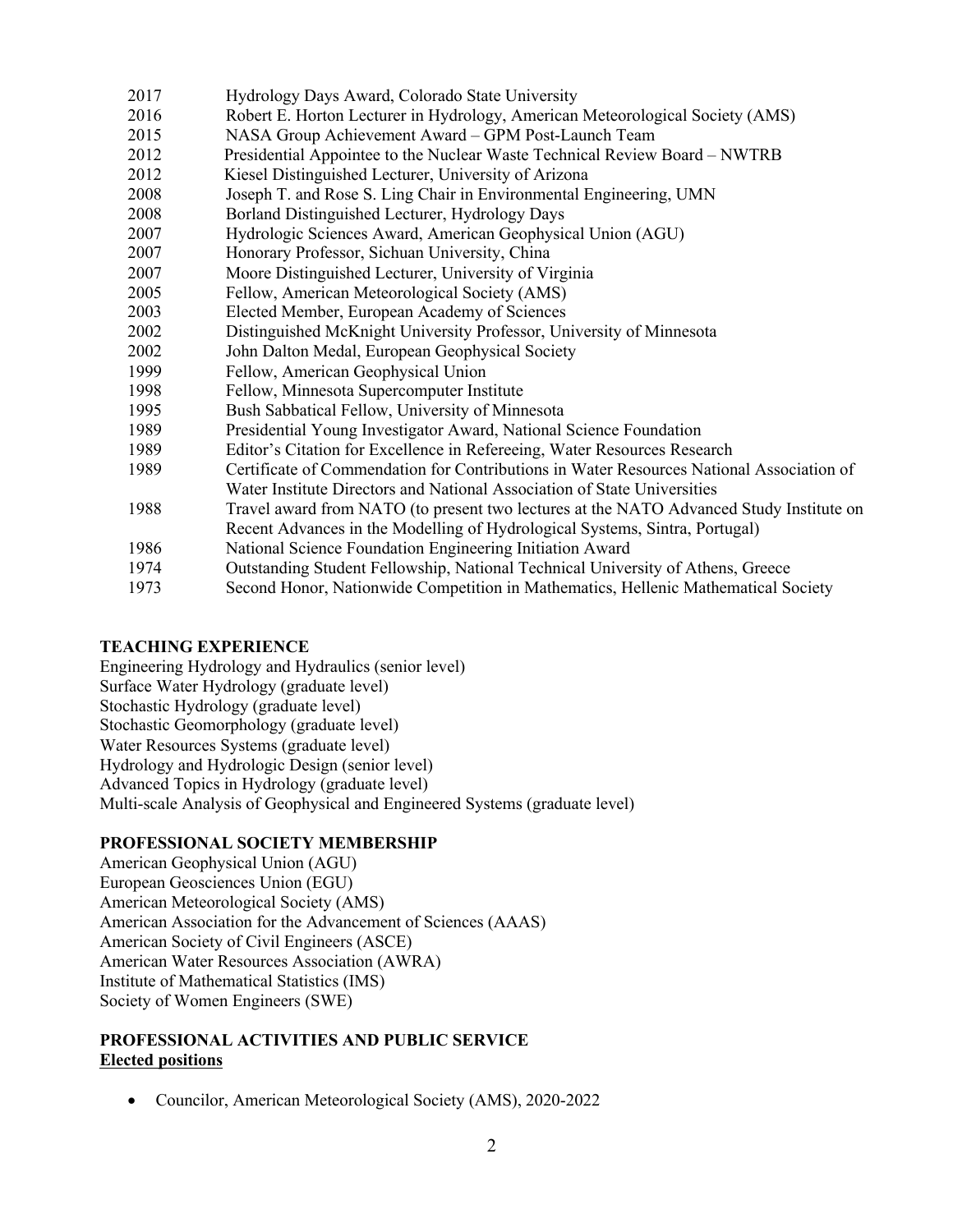- President, Hydrology section, American Geophysical Union, (AGU): 2012-2014 President-elect; 2014-2016 President; 2016-2018 past-President
- Elected member, AGU Council Leadership Team, 2015-2017
- Elected Chair, Board of Directors, Consortium of Universities for the Advancement of Hydrologic Sciences (CUAHSI), 2007-2009
- Elected Trustee, Board of Trustees, University Corporation for Atmospheric Research (UCAR), 2007-2008, 2009-2010

# **National Academies/ National Research Council Committees**

- Deputy Editor, Physical Sciences and Engineering, *PNAS Nexus*, 2021-
- Co-chair, AGU Townhall on Federal Meteorological Enterprise Coordination for Advancing Services, Interagency Council for Advancing Meteorological Services (ICAMS), Dec., 2021
- Panelist, Earth System Predictability Research & Development Roundtable, NAS, 2020
- Member, Board of Atmospheric Sciences and Climate (BASC), National Academies, 2019-
- Member, European Research Council (ERC), Advanced Grants Expert Panel, 2019-
- Member, Community Advisory Committee for Water Prediction (CAC-WP), 2018-
- Board member, The Water Institute of the Gulf, 2019-
- Co-chair, Integrated Hydro-terrestrial Modeling (IHTM) workshop, a multi-agency initiative, 2019-2020
- U.S. Delegate to the International Association of Hydrological Sciences (IAHS), appointed by the NAS President to represent NAS at the 27<sup>th</sup> Scientific Assembly of IUGG (International Union of Geodesy and Geophysics), Montreal, Canada, July, 2019
- Member, U.S. National Committee for the International Union of Geodesy and Geophysics (IUGG), and U.S Representative to the International Association for Hydrologic Sciences (IAHS), 2016-
- Member, Panel on Global Hydrological Cycle and Water Resources, National Research Council Committee on Decadal Survey of Earth Observations from Space, 2016-2018
- Contributor to the Water Chapter of the Decadal Survey report "Thriving on our Changing Planet: A Decadal Strategy for Earth Observation from Space", NRC National Academies Press Report, https://doi.org/10.17226/24938, 2016-2018
- Member, NRC Committee on Earth Science and Applications from Space (CESAS), Board of Earth Sciences and Resources, NAS, 2012-2016; re-appointed: 2017-2018
- Member, NRC Mapping Sciences Committee, Board of Earth Sciences and Resources, National Academies of Sciences, 2013-2017
- Member, NRC Committee on "Challenges and Opportunities in the Hydrologic Sciences", 2010-2012
- Contributor to the report "Challenges and Opportunities in the Hydrologic Sciences:, National Academies Press, https://doi.org/10.17226/13293, 2012
- Member Water Science and Technology Board (WSTB), National Academies, appointed member, 2000-2004
- Member, NRC Committee on "Progress and Priorities on US Weather Research and Research to Operations Activities", 2009-2010
- Member, NRC Committee on "Assessment of the NWS Advanced Hydrologic Prediction System", National Research Council, 2003-2005
- Member, NRC, Committee on "Risk-based Analysis Methods for Flood Damage Reduction Studies," National Research Council, 1998-2000

# **Service on National/International Advisory Boards and Committees**

- Panelist, Colorado River Hydrology Research Symposium, 2020
- NAE, Section 12, Peer Review Committee, member, vice-chair, chair, 2020- 2023
- Program reviewer, AAAS annual meeting, session reviewer for Dynamic Ecosystems, 2020
- Member, Board of Directors, Water Institute of the Gulf, 2020 –
- Member, AMS International Academic Volunteering Committee, 2020 --
- Panelist, NAS Roundtable on "Earth System Predictability Research and Development", March 2020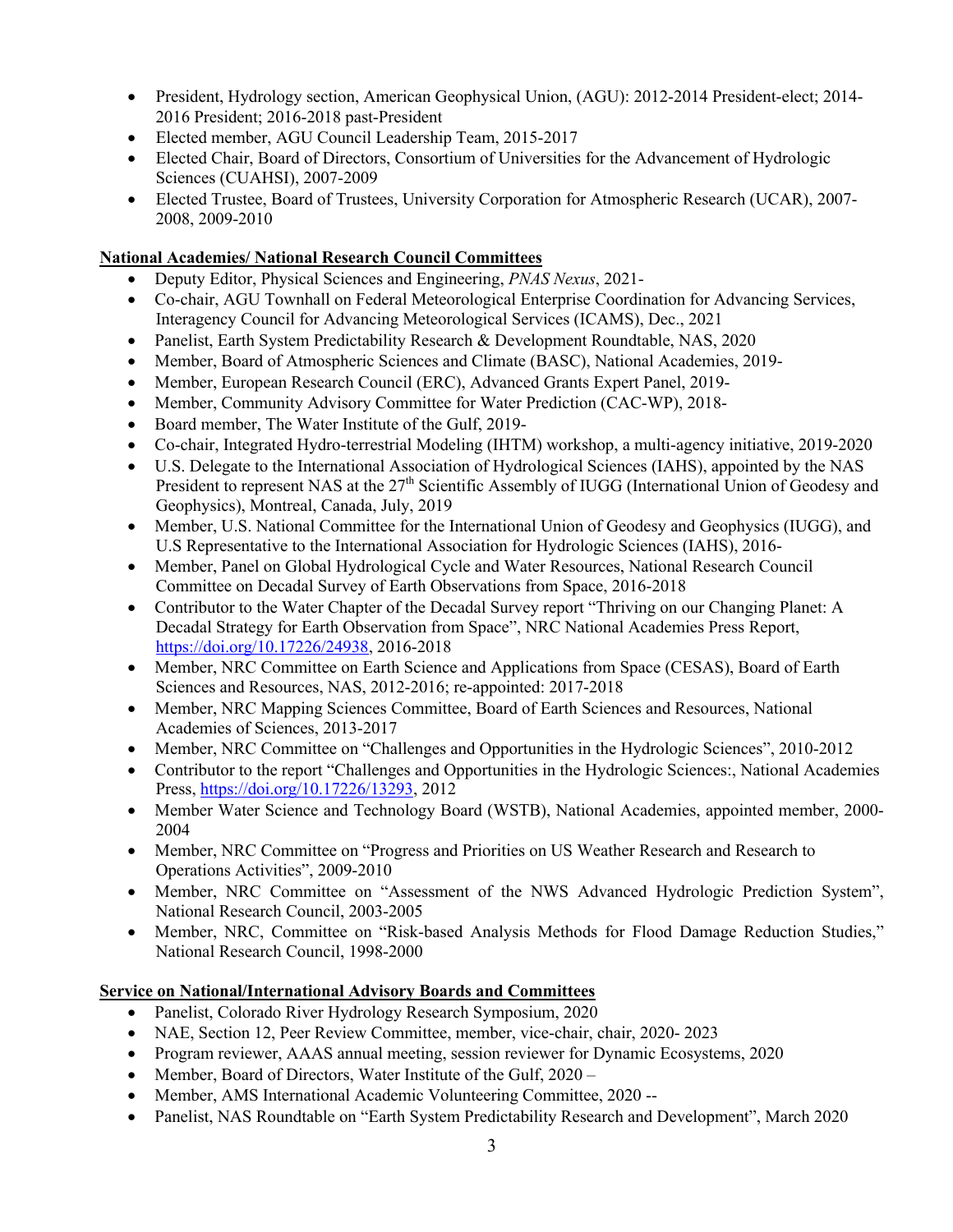- Member, Princeton Advisory Committee of the Department of Civil and Environmental Eng., 2020
- Member, US National Committee on Geodesy and Geophysics, second term, 2020-2024
- Co-chair and co-organizer, "Integrated Hydro-Terrestrial Modeling (IHTM): Development of a National Capability", An interagency workshop, hosted by NSF, Sept. 2019
- Chair, Hydrological Sciences Medal Committee, American Meteorological Society, 2018--
- Member, Hydrology Research Awards (HRA) Committee, American Meteorological Society, 2018--
- Member, Awards Oversight Committee (AOC), American Meteorological Society, 2018--
- Member, Advisory Committee, "Proposal for a Center of Excellence (CoE) for NEOM Research at KAUST" (NEOM is a mega-city project), Office of Sponsored Research, London, March, 2018
- Technical Advisory Committee, CUAHSI workshop to "Envision a terrestrial modeling system to encode and formalize the knowledge from NSF WSC/INFEWS projects", 2019 --
- Reviewer and Advisory Panel of Experts, European Research Council (ERC), Brussels, 2018 --
- Panelist, AGU-IUGG Centennial Symposium on "Disaster Science: Risk Reduction, Resilience, Response and Recovery", Washington DC, Dec. 2018
- Panelist, Water Policy, Water and Society Technical Committee, AGU, Washington DC. Dec., 2018
- Reviewer, NAS Report on "Future Water Needs for the Nation: Water Science and Research at the U.S. Geological Survey", Water Science and Technology Board, (WSTP), NAS, 2018
- Scientific Session Proposal Reviewer, Annual AAAS Meeting, 2018
- Community Advisory Committee for Water Prediction (CAC-WP), National Water Center, NOAA, 2018-
- Member, NSF Panel on CAREER awards, 2017--
- Vice chair of Hydrologic Sciences Medal, American Meteorological Society (AMS), 2017- 2018
- Member, Suomi Award Committee, American Meteorological Society, 2017- 2018
- Steering Committee, Community Surface Dynamics Modeling Systems (CSDMS), 2016 2020
- Advisory Committee, Earth and Biological Sciences (EBSD) Directory, Pacific Northwest National Laboratory (PNNL), 2016 - 2020
- Advisory Committee, Annual Reviews of Earth and Planetary Sciences, Invited Member, 2017
- Member, Faculty Advisory Council, Institute on the Environment, Univ. of Minnesota, 2016 2017
- Stockholm Water Prize (SWP) Nominating Committee, Swedish Academy of Sciences, 2012-2018
- NASA Science Advisory Council -- Earth Sciences Subcommittee, 2011-2018
- Member, Hydrology Research Awards (HRA) Committee, American Meteorological Society, 2015-2016
- Member, Search committee for CUAHSI president, 2016-2017
- Search Committee, Executive Director of CUAHSI, 2015-2016
- NOAA Science Advisory Council -- Ecosystem Science and Management Working Group, 2011-2013
- NSF, Advisory Council for Geosciences Directorate, 2008-2011
- USGCRP (U.S. Global Change Research Program) Water Cycle Initiative Study Group (1999-2000)
- Helmholtz Research Programme on "Sustainable Water Resources Management and Perspective towards a Water Science Alliance", Helmholtz Center for Environmental Research, Leipzig, Germany, Advisory Review Committee, 2009
- Argentinean Water Resources Advisory Board, Minister for Planning and Agriculture, 2010-2013
- EU (European Union)– Framework 7 Environmental Infrastructure and Collaboratories, Advisory Panel, Brussels, 2008
- NCAR, Member Nominating Committee, 2015-2018
- Chair, AGU Fellows Committee Hydrology section, 2012-2014
- Advisory Board, NSF Center, Sustainable Environment Actionable Data (SEAD), 2012-2016
- Scientific Council, CIMA Research Foundation, Savona, Italy, 2012-2016
- Review Editor, Third National Climate Assessment Report, Water Chapter, 2013
- Chair, Search committee, Editor-in-Chief of Water Resources Research, AGU, 2012
- Member, AGU Publications Committee, 2010-2012
- Advisory Board, EU Project DRIHM (Distributed Infrastructure for Hydrometeology), 2011-2015
- Advisory Board, NSF Project NGCHC (Northern Gulf Coastal Hazards Collaboratory), 2011-2013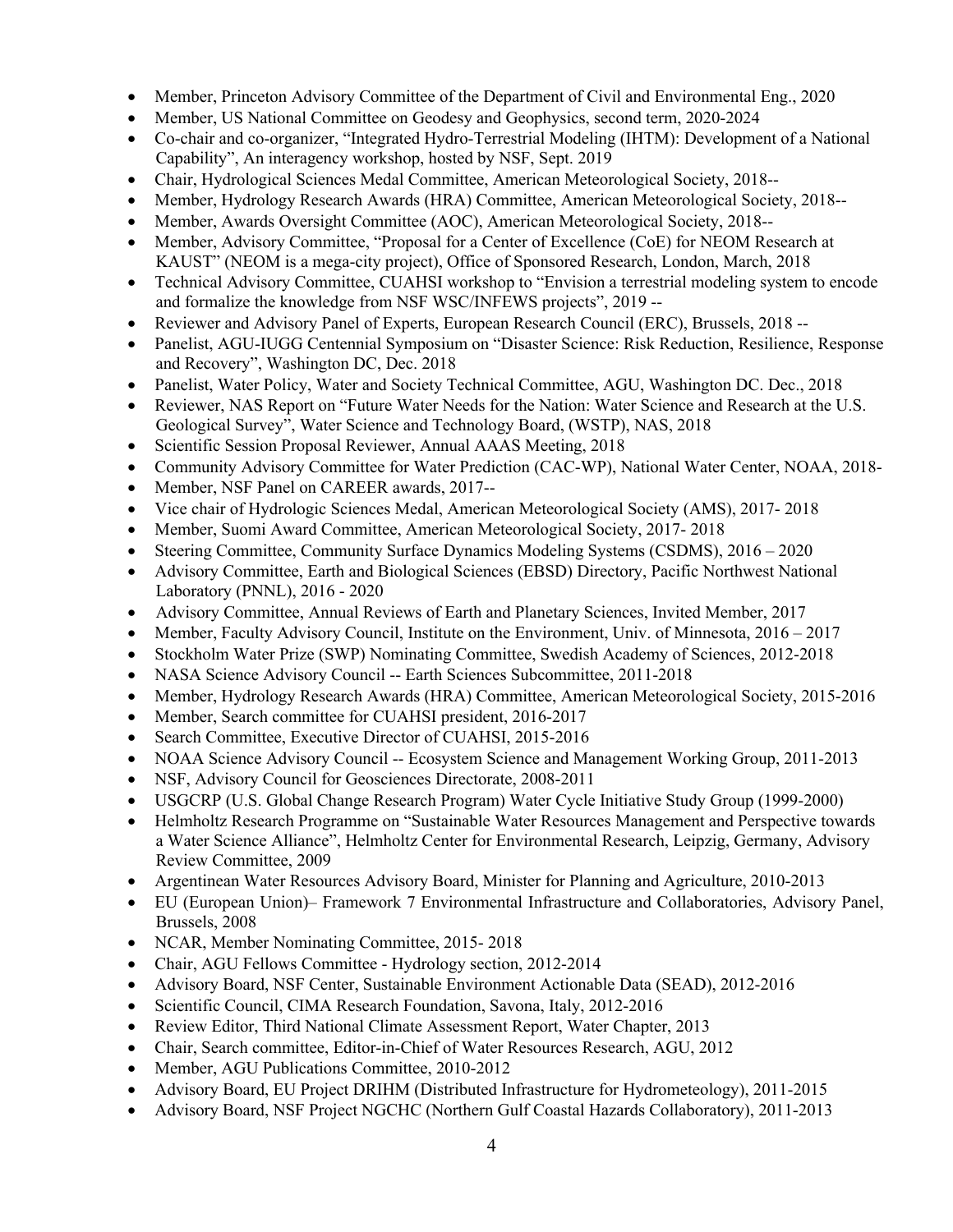- APLU (Association of Public and Land-grant Universities), Board of Atmospheric Sciences and Climate (BOAC), Executive Committee, 2009-2012
- NCAR, Science Advisory Board, Research Applications Laboratory, (2005-2012)
- NASA/PMM, Precipitation Science Team (2007-present)
- Science Museum of Minnesota Water Planet Program, Science Advisory Board (2005-2010)
- Chair, Horton Medal Committee, AGU (2008-2010)
- Panelist, Water section, Midwest Climate Change Assessment Forum, Chicago, 2010
- EGU, European Geophysical Union, Member, Scientific Committee, Plinius Conference (2007)
- University of Illinois, Urbana, Scientific Advisory Board, Hydrologic Synthesis Activities (2007-2011)
- NSF, Proposal Evaluation Panel, Cyberinfrastructure for Environmental Observatories (2006)
- AGU Fellows Nomination Committee, Hydrology Section (2005-2010)
- CUAHSI, Member, Executive Committee (2003-2010)
- Chair, CUAHSI, Board of Directors (2003-2010)
- UCAR/URC Liaison with the Research Applications Laboratory of NCAR (2003-2006)
- CUAHSI, Search Committee for Executive Director (2003)
- UCAR/NCAR, University Relations Committee (URC) (2000-2007)
- U.S. Weather Research Program Science Steering Committee (1999-2003)
- AGU, Fellow Nomination Committee (1999-2002)
- University of Western Australia, Review Committee of Center for Water Research (CWR) (1999)
- NASA, Tropical Rainfall Measuring Mission (TRMM) Science Team (1998-present)
- European Commission, Proposal Evaluation Panel, Water and Climate Programme (1997)
- NOAA, Proposal Evaluation Panel, GCIP (1995, 1997)
- Global Energy and Water Cycle Experiment, Chair, Precipitation Principal Research Area (1994)
- NSF, Proposal Review Panel, Hydrologic Sciences (1993-1996)
- AGU, Chair, Precipitation Committee, Hydrology Section (1992-1996)

# **Editorial Duties**

- Editorial Board, Geography Compass (2006-2012)
- Guest Editor, Water Resources Research (2005)
- Editorial Board, Nordic Hydrology (2003-present)
- Editorial Board, Advances in Water Resources (2000-2012)
- Associate Editor, Hydrologic and Earth Systems Science, European Geophysical Society (1997-2010)
- Associate Editor, Journal of Geophysical Research-Atmospheres, AGU (1997-2005)
- Editor, Journal of Hydrometeorology, AMS (1999-2001)
- Associate Editor, Water Resources Research (1992-1995)

# **Initiatives/Meetings/Conference Organization**

- Co-Organizer, Integrated Hydro-terrestrial Modeling (IHTM) workshop, NSF, Oct. 2019
- Organizer, Special Collection of papers for IPC12, American Meteorological Society (AMS), 2018-2020
- Organizer, Union session on "Data Analytics Innovations for Climate and Earth Surface Processes", AGU meeting, San Francisco, Dec. 2019
- Organizer,  $12<sup>th</sup>$  International Precipitation Conference (IPC12), Irvine, CA, (200+ attendees), June 2019
- Organizer, "Data Analytics for Climate and Earth (DANCE)" Workshop, Arrowhead, CA, March 2019
- Organizer, First "LIFE-ECOPOTENTIAL" meeting on ecosystem management of protected areas, University of California, Irvine, November 2016
- Founder of the "Sustainable Deltas 2015" initiative endorsed by ICSU (International Council of Scientific Unions) and launched internationally, 2015
- Founder of the Paul Witherspoon Mid-career award, Hydrology Section of AGU (while President), 2014 - now
- Founder of the "Virtual Hydrologists" project, Hydrology Section of AGU (while President), 2015-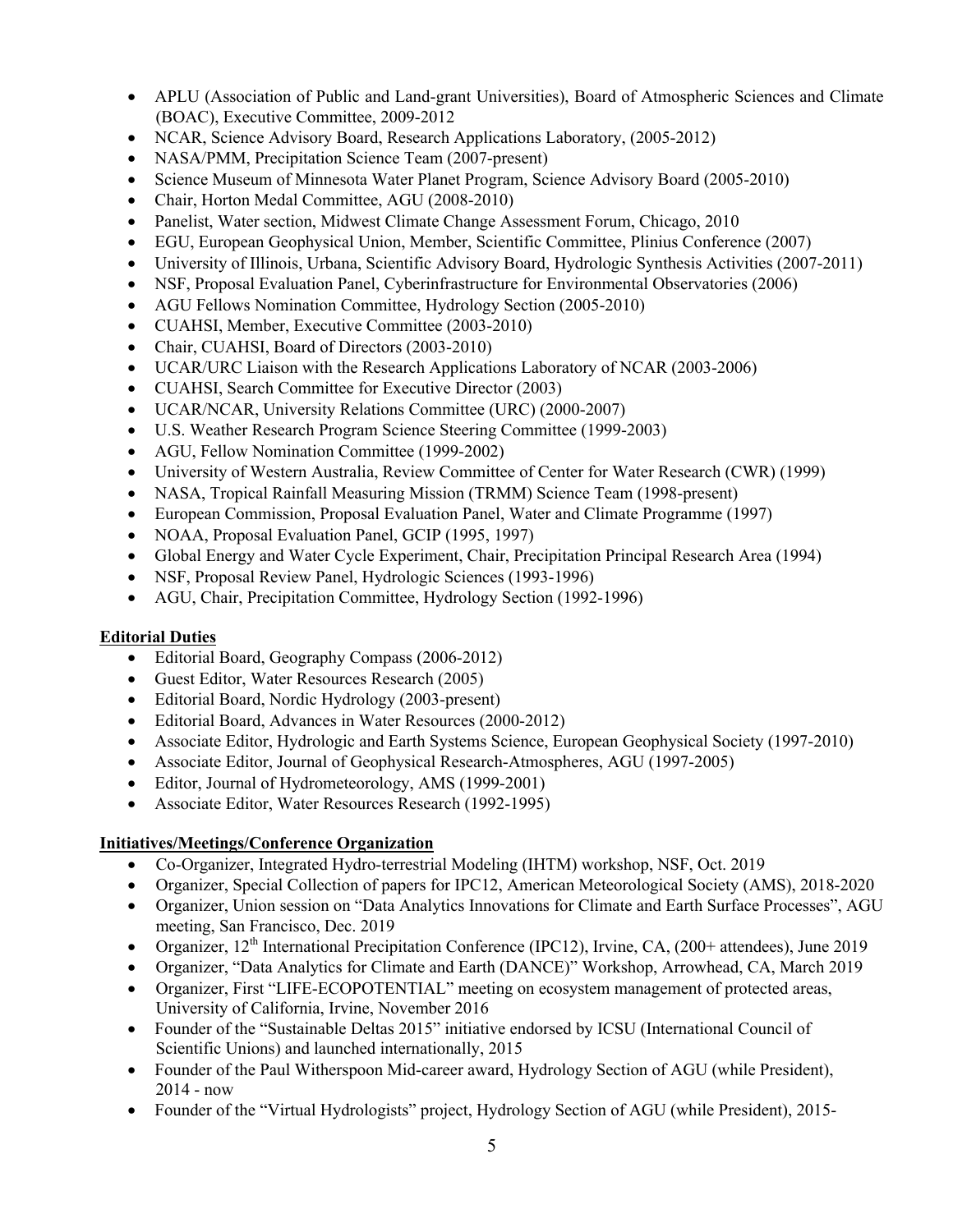http://abouthydrology.blogspot.com/2016/04/the-virtual-hydrologists-project.html

- Founder and co-organizer, NCED Summer Institute on Earth-surface Dynamics (SIESD), 2009 -annually
- Founder and co-organizer, Working group on "Stochastic Transport and Emergent Scaling in Earthsurface Processes" (STRESS), Lake Tahoe, 2007, 2009, 2011, 2013
- Founder of "A Sip of Science: engaging the public in climate and environmental science", Minneapolis, 2009-
- Organizer, Special session on "Predictability of Extreme Hydrometeorological Events", EGU meeting, Vienna, April, 2009
- Organizer, Special session on "Stochastic Transport and Emergent Scaling on Earth's Surface", EGU meeting, Vienna, April, 2009
- Organizer, Special session on "Rainfall Downscaling", EGU Plinius Conference, Cyprus, July 2008
- Organizer, AGU Fall meeting, Special session on "Stochastic Transport and Emergent Scaling in Earthsurface Processes", Dec. 2008
- Organizer, Special session on "Precipitation Downscaling: Recent advances and hydro-geomoprhologic impacts", EGU Plinius Conference, Lake Como, Italy (2007)
- Organizer, Special session on "Stochastic Geomorphology: The role of variability and uncertainty in prediction", American Geophysical Union Spring Meeting, Baltimore (2006)
- Organizer, Special session on "Geomorphological organization and its physical basis," American Geophysical Union Fall Meeting, San Francisco (2003)
- Organizer, "Stream Restoration Workshop", NCED-NAS sponsored workshop to define challenges on the science and practice of stream restoration, Minneapolis (2003)
- Organizer, 5th International Conference on Precipitation, Elounda, Crete, Greece (1995)
- Organizer, Special session on "Applications of Wavelet Transforms in Geophysics," American Geophysical Union Spring Meeting, Baltimore (1993)
- Organizer, Special session on "Self-Similarity in Hydrologic Processes: Identification, Estimation, and Use in Modeling/Measurement/Prediction" American Geophysical Union Fall Meeting, San Francisco (1991)
- Organizer, Conference on "Operational Precipitation Estimation and Prediction", American Meteorological Society Annual Meeting, Anaheim (1990).
- Organizer, Special session on "Multisensor observations and space-time rainfall modeling," American Geophysical Union Spring Meeting, Baltimore (1989)
- Organizer, Special session on "Extreme rainfall and hydrologic design," American Geophysical Union Fall Meeting, San Francisco (1989)

## **University of Minnesota (UMN) Selected Committees**

- International Research Task Force, VP's Office, University of Minnesota, 2014-2016
- Provost's Grand Challenges Research Strategy Team, 2015-2016
- Search Committee, Director, Institute on the Environment, 2014-2015
- Institute on the Environment, Advisory Council, 2014 2016
- Search Committee, Gibson chair, Dept. of Earth Sciences, 2014-2015
- Search Committee, Transportation faculty, Civil Engineering, 2014-2015
- Science Advisory Committee, VP's Office, 2007- 2010
- Distinguished McKnight University Professors, Selection Committee, 2007-2012
- Chair, Search committee for Founding Director of the Institute on the Environment, 2008
- Provost's Advisory Committee on the new Institute on the Environment, University of Minnesota, 2006
- Science and Scholarly Advisory Board, University of Minnesota, 2006 2010
- Search Committee for Department Chair, Department of Geology and Geophysics, 2005
- Environmental Sciences and Engineering Initiative, Strategic Planning Committee, Institute of Technology, University of Minnesota, 2005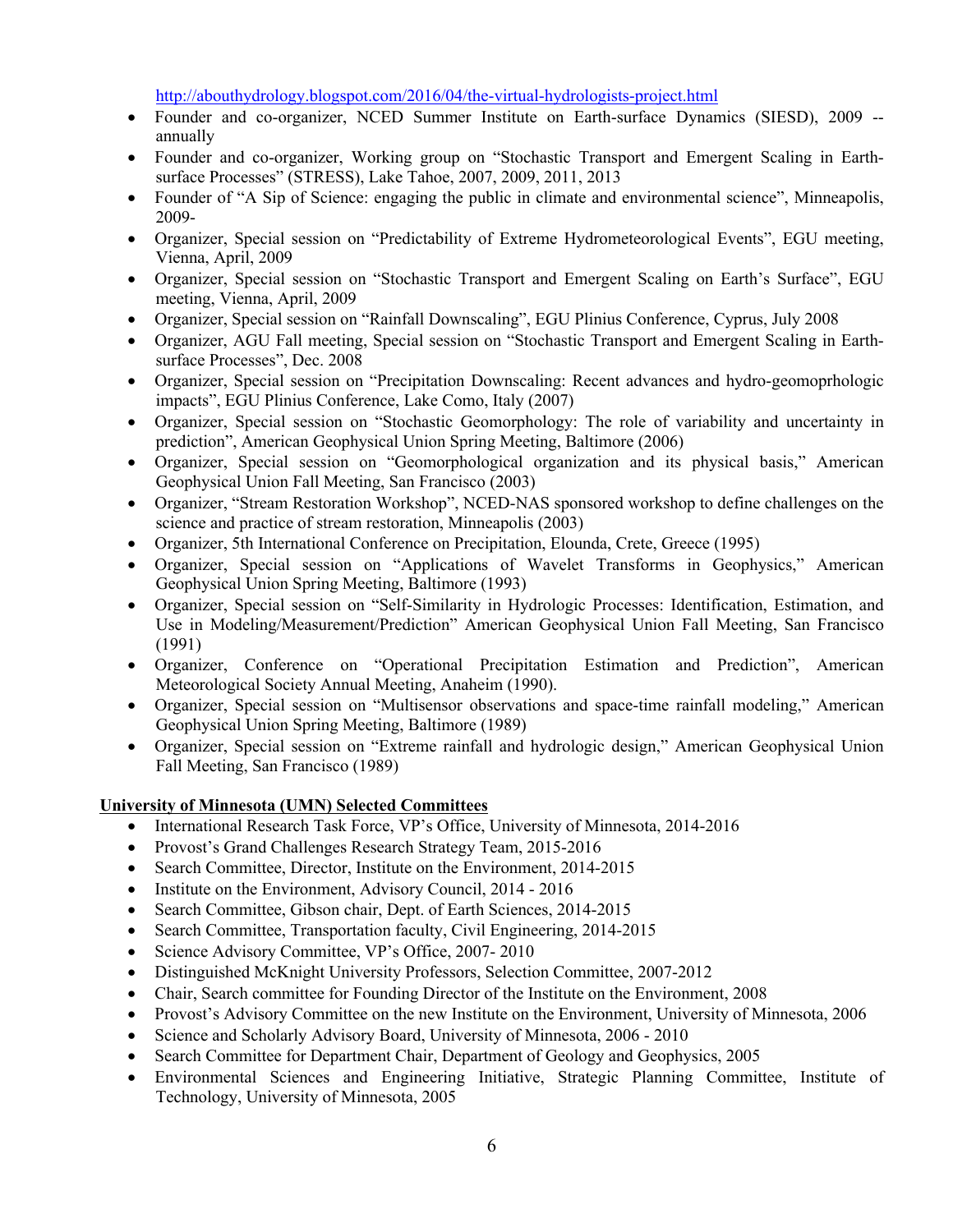- Search Committee for a faculty hire, Department of Ecology and Evolutionary Behavior, University of Minnesota, 2003
- Promotion and Tenure Committee, Institute of Technology, University of Minnesota, 2002-2005
- Chair, Search committee for 3 new faculty hires, Department of Civil Engineering, University of Minnesota, 1999
- Chair, Research Fellow Selection Committee, Minnesota Supercomputer Institute (MSI), 1998-2001
- Director of Graduate Studies, Department of Civil Engineering, University of Minnesota, 1997- 1999

# **University of California, Irvine (UCI) Selected Committees**

- Chair, Search Committee for faculty in Water, Dept. of Civil and Env. Engr., 2016-2017
- Member, Engineering Council, Samueli School of Engineering, 2017 -
- Member, Associate Deans Council, 2017 -
- Member, CalIT2 Division Council, 2017 -
- Member, Search Committee for faculty in Water, Dept. of Civil and Env. Engr., 2017-2018
- Member, Search Committee for faculty in Water, Dept. of Civil and Env. Engr., 2018-2019
- Member, Search Committee for faculty in Fluids, Dept. of Mech. and Aerospace Engr., 2018-2019
- Member, UCI Distinctions Committee, UCI, 2018 2021
- Member, Internal Advisory Board, Institute for Clinical and Translational Science (ICTS), 2017-2020

**Journal Reviewer:** Water Resources Research (WRR), Journal of Hydrology (JH), Journal of Applied Meteorology (JAM), International Journal of Mathematical Geology, ASCE Journal of Hydraulic Engineering, ASCE Journal of Water Resources Management and Planning, ASCE Journal of Hydrologic Engineering, Canadian Meteorological and Oceanographical Society Journal, Journal of Stochastic Hydrology and Hydraulics, Hydrology and Earth System Sciences, Journal of Geophysical Research, Journal of Hydrometeorology (JHM), Journal of Climate, Nordic Hydrology, Hydrologic Processes, Physical Review E, Geophysical Review Letters (GRL), Reviews of Geophysics, Journal of Geophysical Research-Atmospheres (JGR-Atmo), Journal of Geophysical Research-Earth Surface (JGR-ES), Proceedings of the National Academies of Science (PNAS), Science, Nature Geosciences, Nature Climate Change, Nature Communications, Scientific Reports.

**Proposal reviewer:** National Science Foundation (NSF), European Union (EU, Horizon 2020), U. S. Geological Survey (USGS), National Aeronautics and Space Administration (NASA), Environmental Protection Agency EPA), National Oceanic and Atmospheric Administration (NOAA), Swiss National Science Foundation, Swedish National Science Foundation, Australian Science Foundation, Austrian Science Foundation, National Environmental Research Council (NERC) UK.

## **REFEREED JOURNAL PUBLICATIONS**

*(Italics indicates student or post-doc)*

- 224. Kovchegov, Y., I. Zaliapin, and **E. Foufoula-Georgiou**, Critical Tokunaga model for river networks, *Physical Review E*., in press, 2021.
- 223. Kovchegov, Y., I. Zaliapin, and **E. Foufoula-Georgiou**, Random Self-similar Trees: Emergence of Scaling Laws, *Surveys in Geophysics*, Accepted, in press 2021.
- 222. Papalexiou, S. M., C. R. Rajulapati, K. M. Andreadis, **E. Foufoula-Georgiou**, M. P. Clark, and K. E. Trenberth, Probabilistic Evaluation of Drought in CMIP6 Simulations, *Earth's Future*, 9, e2021EF002150, doi:10.1029/2021EF002150, 2021.
- 221. *Vulis, L*., A. Tejedor, I. Zaliapin, J. C. Rowland, and **E. Foufoula-Georgiou**, Climate signatures on lake and wetland size distributions in arctic deltas, *Geophysical Research Letters*, 48, e2021GL094437, doi:10.1029/2021GL094437, 2021.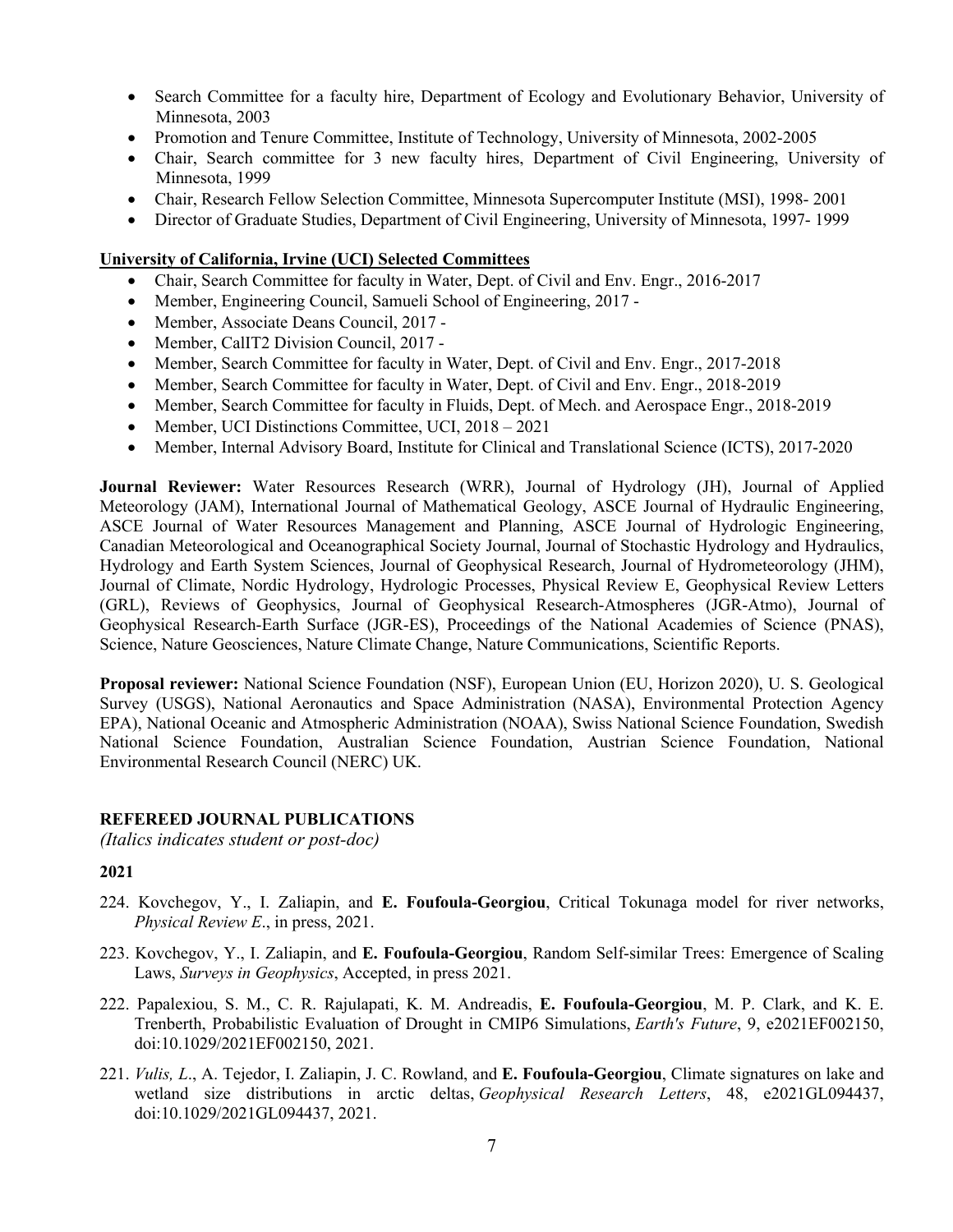- 220. Hansen, A*.,* Campbell T., Ch, S., Czuba, J., Dalzell, B., Dolph, C., Hawthorne, P., Rabotyagov, S., 11, Lang, Z., Kumarasamy, K., Belmont, P., Finlay, J., **E. Foufoula-Georgiou**, Gran, K., Kling, C., and P. Wilcock, Economically viable pathways to sustainable water quality in midwestern agricultural watersheds, *Proceedings of the National Academies (PNAS)*, 118 (28) e2024912118, doi:10.1073/pnas.2024912118, 2021.
- 219. *Takbiri, Z*., L. Milani, *C. Guilloteau,* and **E. Foufoula-Georgiou,** Quantitative Investigation of Radiometric Interactions Between Snowfall, Snow Cover, and Cloud Liquid Water Over Land, *J. Remote Sensing*, 13(13), 2641; doi:10.3390/rs13132641, 2021.
- 218. *Guilloteau, C*., **E. Foufoula-Georgiou,** P. Kirstetter, J. Tan, and G. J. Huffman, How well do multi-satellite products capture the space-time dynamics of precipitation? Five products assessed via a wavenumberfrequency decomposition, *J. Hydrometeorology*, doi:10.1175/JHM-D-21-0075.1, 2021.
- 217. *Le, P*. *VV., C. Guilloteau*, *A. Mamalakis*, and **E. Foufoula-Georgiou**, Underestimated MJO variability in CMIP6 models, *Geophys. Res. Letters*, 48, e2020GL09224, doi:10.1029/2020GL092244, 2021.
- 216. Keylock, C.J, A. Singh, P. Passalacqua, and **E. Foufoula-Georgiou**, "Evaluating landscape complexity and the contribution of non-locality to geomorphometry", *J. Geophysical Research - Earth Surface*, 126, e2020JF005765, doi:10.1029/2020JF005765, 2021.
- 215. *Mamalakis, A*., J.T. Randerson, J.-Y. Yu, M.S. Pritchard, G. Magnusdottir, P. Smyth, P.A. Levine, S. Yu, and **E. Foufoula-Georgiou**, Zonally contrasting shifts of the tropical rainbelt in response to climate change, *Nature Climate Change*, https://doi.org/10.1038/s41558-020-00963-x, 2021.
- 214. *Wu, Z*., A. Singh, **E. Foufoula-Georgiou**, M. Guala, X. Fu, and G. Wang, A velocity-variation based formulation for bedload particle hops in rivers, *J. Fluid Mechanics*, 912, A33, https://doi.org/10.1017/jfm.2020.1126, 2021.

- 213. **Foufoula-Georgiou, E,** et al, Advancing precipitation estimation, prediction and impact studies, *Bull. American Meteor. Society*, 101 E1584-E1592, doi:10.1175/BAMS-D-20-0014.1, 2020.
- 212. *Stevens, A. R*. Willett, *A. Mamalakis*, **E. Foufoula-Georgiou,** A. Tejedor, J. Randerson, P. Smyth and S. Wright, Graph-guided regularized regression of Pacific ocean climate variables to increase predictive skill of southwestern US winter precipitation, *J. Climate*, 34:12, 737 - 754, doi:10.1175/JCLI-D-20-0079.1, 2020
- 211. *Guilloteau, C*., A. Mamalakis, L. Vulis, P. Le, T. Georgiou, and **E. Foufoula-Georgiou**, Rotated spectral principal component analysis (rsPCA) for identifying dynamical modes of variability in climate systems, *J. Climate,* 34:2, 715 - 736, doi:10.1175/JCLI-D-20-0266.1, 2020.
- 211. *Sadegh, M*., A. AghaKouchak, I. Mallakpour, L. S. Huning, O. Mazdiyasni, M. Niknejad, **E. Foufoula-Georgiou**, F. C. Moore, J. Brouwer, A. Farid, M. R. Alizadeh, A. Martinez, N. D. Mueller, and S. J. Davis, Data and analysis toolbox for modeling the nexus of food, energy, and water *Sustainable Cities and Society*, 61, doi:10.1016/j.scs.2020.102281, 2020.
- 210. Keylock C. J., A. Singh, P. Passalacqua, and **E. Foufoula-Georgiou**, Hölder-conditioned hypsometry: a refinement to a classical approach for the characterization of topography, *Water Resources Research*, 56, doi:10.1029/2019WR025412, 2020.
- 209. *Hooshyar, M*., S. Bonetti, A. Singh, **E. Foufoula-Georgiou,** and A. Porporato, The emergence of logarithmic mean-elevation profiles in landscape evolution, *Phys. Review E.,* 102, 1-9, doi:10.1103/PhysRevE.102.033107, 2020.
- 208. Chen, Y., J. Randerson, *S. Coffield,* **E. Foufoula-Georgiou**, P. Smyth, *C. Graff*, D. Morton, N. Andela, G van der Werf, L. Giglio, and L. Ott, Forecasting global fire emissions on sub-seasonal to seasonal (S2S)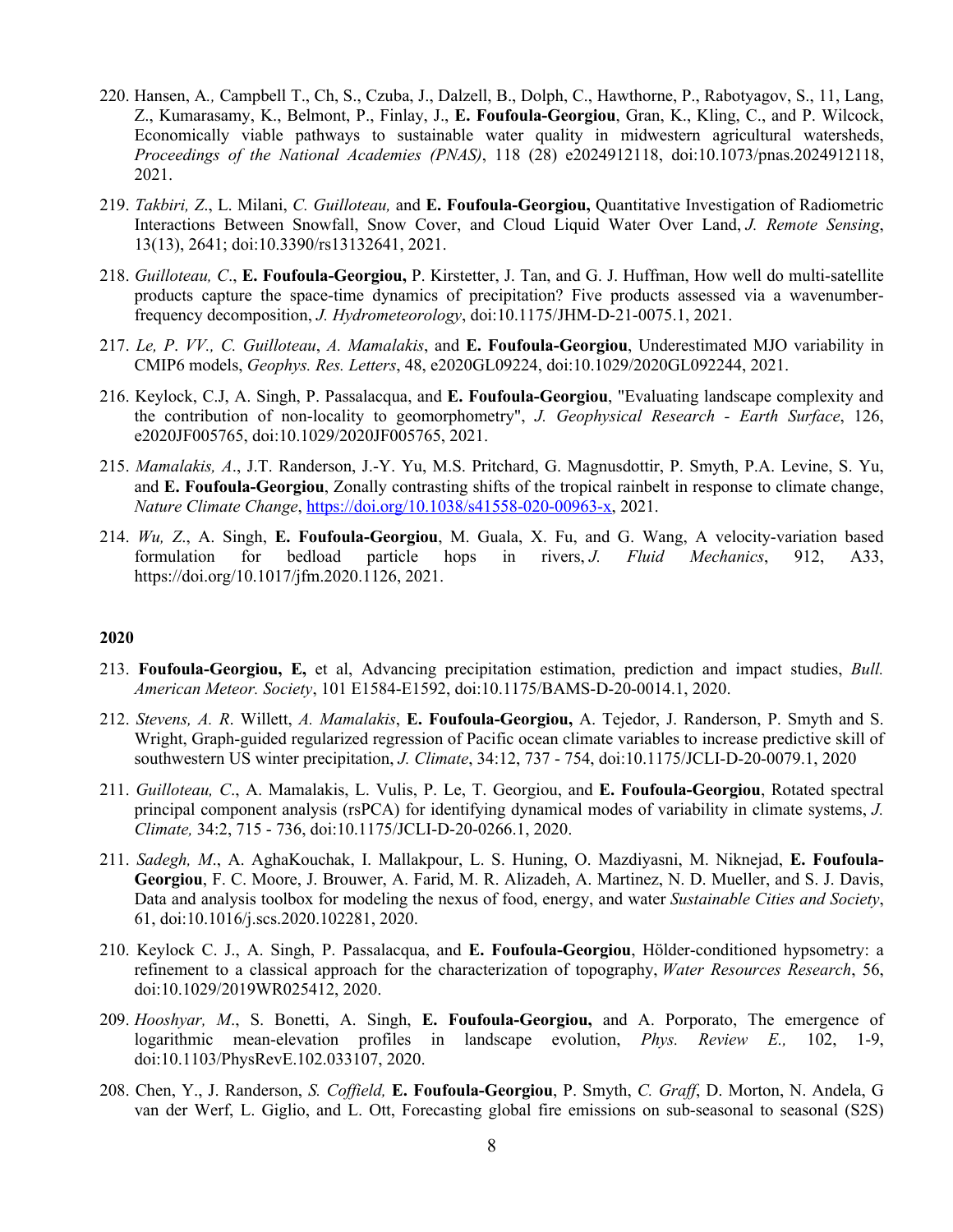timescales, *J. Advances in Modeling Earth Systems (JAMES)*, 12, e2019MS001955, doi:10.1029/2019MS001955, 2020.

- 207. *Vulis, L*., A. Tejedor, *J. Schwenk,* A. Piliouras, J. C. Rowland, and E. Foufoula-Georgiou, Channel network control on seasonal lake area dynamics in arctic deltas *Geophysical Research Letters*, 46, doi:10.1029/2019GL086710, 2020.
- 206. *Graff C*., *S. Coffield*, Y. Chen, **E. Foufoula-Georgiou**, J. Randerson, and P. Smyth, Machine learning to predict final fire size at the time of ignition, *IEEE Geoscience and Remote Sensing Letters*, to appear, 2020
- 205. *Guilloteau, C.,* **E. Foufoula-Georgiou,** Multiscale evaluation of satellite precipitation products: effective resolution of IMERG, in *"Satellite Precipitation Measurement",* Springer Verlag, *solicited*, Chapter 29, V. Levizzani et al. (eds.), Springer Nature Switzerland AG, 2020.
- 204. *Wu, Z.,* D. Furbish, and **E. Foufoula-Georgiou**, Generalization of hop distance-time scaling and particle velocity distributions via a two-regime formalism of bedload particle motions, *Water Resources Research*, 56, 1-14, doi:10.1029/2019WR025116, 2020.
- 203. *Guilloteau, C.,* and **E. Foufoula-Georgiou**, Beyond the pixel: using patterns and multiscale spatial information to improve the retrieval of precipitation from space-borne passive microwave imagers, *J. Atmos. Oceanic Technol.*, doi:10.1175/JTECH-D-19-0067.1, 2020.

### **2019**

- 202. *Coffield, S*., *C. Graff,* Y. Chen, P. Smyth, **E. Foufoula-Georgiou,** and J. Randerson, Machine learning to predict final fire size at the time of ignition, *International Journal of Wildland Fire*, doi:10.1071/WF19023, 2019.
- 201. *Boardman, E*., M. Danesh-Yazidi, **E. Foufoula-Georgiou**, C. L. Dolph, and J. C. Finlay, Fertilizer, landscape features and climate regulate phosphorus retention and river export in diverse Midwestern watersheds, *Biogeochemistry*, doi:10.1007/s10533-019-00623-z, 2019
- 200. *Mamalakis, A*., J.-Y. Yu, J.T. Randerson, A. AghaKouchak, and **E. Foufoula-Georgiou**, Reply to: A critical examination of a newly proposed interhemispheric teleconnection to Southwestern US winter precipitation, *Nature Communications*, 10, 2918, doi:10.1038/s41467-019-10528-y, 2019.
- 201. *Hooshyar, M.,* A. Singh, D. Wang, and **E. Foufoula‐Georgiou**, Climatic controls on landscape dissection and network structure in the absence of vegetation, *Geophysical Research Letters*, 46, 3216 - 3224 doi:10.1029/2019GL082043, 2019.
- 199. Gran, K., C. Dolph, A. Baker, M. Bevis, S. J. Cho, *J. A. Czuba*, B. Dalzell, *M. Danesh‐Yazdi,* A. Hansen, *S. Kelly,* Z. Lang, *J. Schwenk,* P. Belmont, J. C. Finlay, P. Kumar, S. Rabotyagov, G. Roehrig, P. Wilcock, and **E. Foufoula‐Georgiou**, The power of environmental observatories for advancing multidisciplinary research, outreach, and decision support: the case of the Minnesota River Basin, *Water Resources Research*, doi:10.1029/2018WR024211, 2019.
- 198. *Takbiri Z*., A. M. Ebtehaj, **E. Foufoula-Georgiou**, P. E. Kirstetter, and F. J. Turk, A Prognostic Nested K-Nearest Approach for Microwave Precipitation 2 Phase Detection over Snow Cover, *Journal of Hydrometeorology*, 124, 251 - 274, doi:10.1175/JHM-D-18-0021.1, 2019.

#### **2018**

197. *Mamalakis, A.* and **E. Foufoula-Georgiou**, A multivariate probabilistic framework for tracking the intertropical convergence zone: Analysis of recent climatology and past trends, *Geophysical Research Letters*, doi:10.1029/2018GL079865, 2018.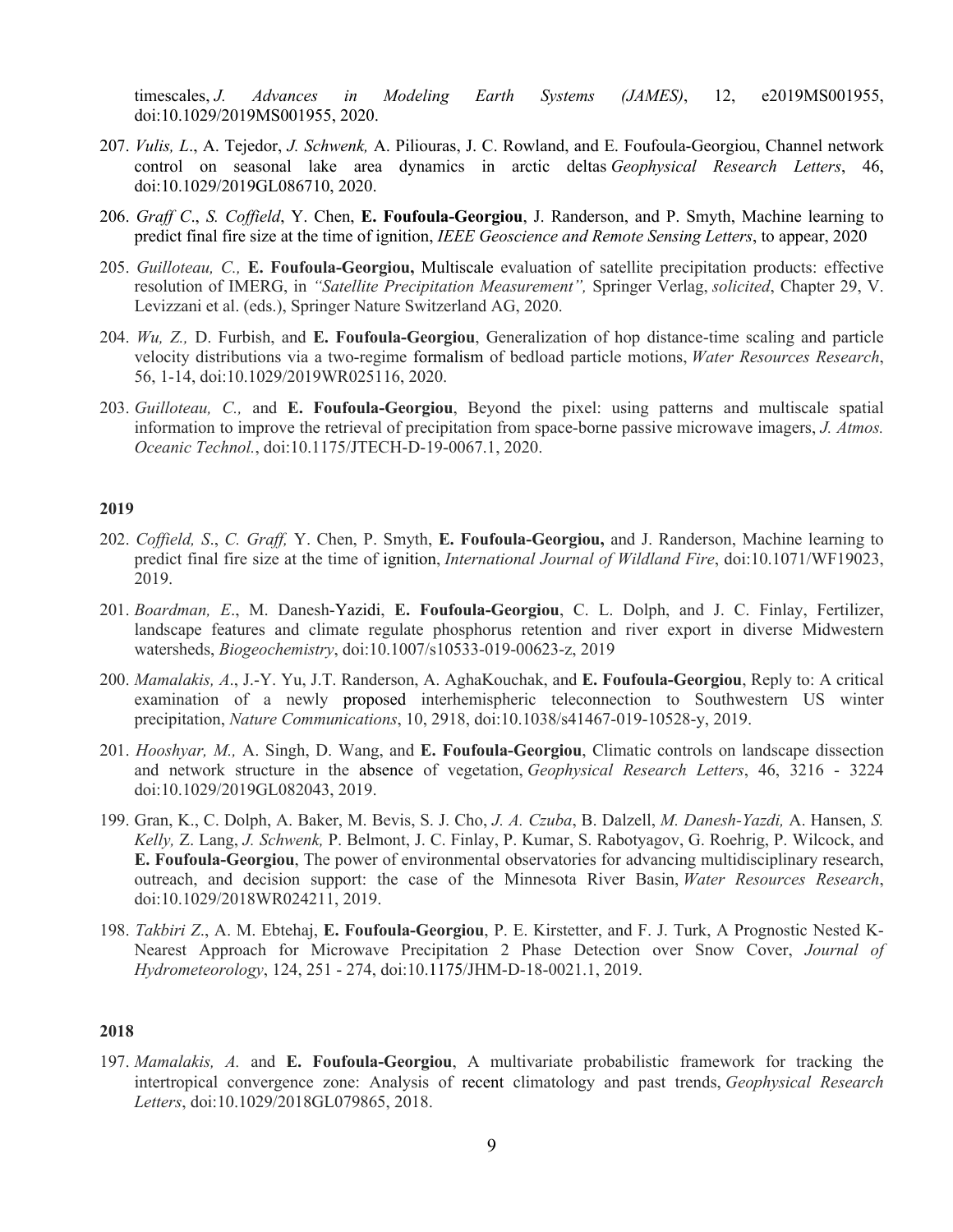- 196. *Papalexiou, S*. M., Y. Markonis, F. Lombardo, A. AghaKouchak, and **E. Foufoula-Georgiou**, Precise temporal Disaggregation Preserving Marginals and Correlations (DiPMaC) for stationary and non-stationary processes, *Water Resources Research*, 54, doi:10.1029/2018WR022726, 2018.
- 195. *Guo, L*., M. Brand, B. F. Sanders, **E. Foufoula-Georgiou**, and E. D. Stein, Tidal asymmetry and residual sediment transport in a short tidal basin under sea level rise, *Advances in Water Resources*, 121, 1-8, doi.org/10.1016/j.advwatres.2018.07.012, 2018.
- 194. *Guilloteau, C*., **E. Foufoula-Georgiou**, C. D. Kummerow, and V. Petković, Resolving Surface Rain from GMI High-Frequency Channels: Limits Imposed by the Three-Dimensional Structure of Precipitation, *J. Atmos. Oceanic Technol.,* 35, 1835-1847, doi:10.1175/JTECH-D-18-0011.1, 2018
- 193. Kumar, P., P.V.V. Le, A.N.T. Papanicolaou, B.L. Rhoads, A.M. Anders, A. Stumpf, C.G. Wilson, E.A. Bettis III, N. Blair, A.S. Ward, T. Filley, H. Lin, L. Keefer, D.A. Keefer, Y.-F. Lin, M. Muste, T.V. Royer, **E. Foufoula-Georgiou**, and P. Belmont, Critical Transition in Critical Zone of Intensively Managed Landscapes, *Anthropocene*, doi:10.1016/j.ancene.2018.04.002, 2018.
- 192. *Tejedor, A.*, *A. Longjas*, P. Passalacqua, Y. Moreno, and **E. Foufoula-Georgiou**, River deltas as Multiplex networks: A framework for studying multi-process multi-scale connectivity via coupled-network theory, *Geophysical Research Letters,* doi:10.1029/2018GL078355, 2018.
- 191*. Mamalakis A.*, J.-Y. Yu, J.T. Randerson, A. AghaKouchak, and **E. Foufoula-Georgiou**, A new interhemispheric teleconnection increases predictability of winter precipitation in southwestern US, *Nature Communications*, 9(1), 2332, doi:10.1038/s41467-018-04722-7, 2018.
- 190. *Papalexiou, S.,* A. AghaKouchak, and **E. Foufoula-Georgiou**, A diagnostic framework for understanding climatology of the tails of hourly precipitation extremes in the United States, *Water Resour. Res.,* 54, doi:10.1029/2018WR022732, 2018.
- 189. *Wu, Z.,* **E. Foufoula-Georgiou**, G. Parker, A. Singh, X. Fu, and G. Wang, Analytical solution for anomalous diffusion of bedload tracers gradually getting buried in transport, *Journal of Geophysical Research: Earth Surface*, 124, doi:10.1029/2018JF004654, 2018.
- 188. *Tejedor, A*., *A. Longjas*, E. Foufoula-Georgiou, T. T. Georgiou, and Y. Moreno, Diffusion Dynamics and Optimal Coupling in Multiplex Networks with Directed Layers, *Physical Review X*, 8(3), 031071, doi:/10.1103/PhysRevX.8.031071, 2018.
- 187. *Czuba, J. A.*, *A. T. Hansen*, **E. Foufoula-Georgiou**, and J. C. Finlay, Contextualizing Wetlands Within a River Network to Assess Nitrate Removal and Inform Watershed Management, *Water Resources Research*, Accepted, doi:10.1002/2017WR021859, 2018.
- 186. *Hansen, A. T*., *C. L. Dolph,* **E. Foufoula-Georgiou***,* and J. C. Finlay, Contribution of wetlands to nitrate removal at the watershed scale, *Nature Geosciene*, doi:10.1038/s41561-017-0056-6, 2018.
- 185. *Papalexiou, S. M.,* A. AghaKouchak, K. E. Trenberth, and **E. Foufoula-Georgiou,** Global, Regional, and Megacity Trends in the Highest Temperature of the Year: Diagnostics and Evidence for Accelerating Trends, *Earth's Future*, doi:10.1002/2017EF000709, 2018.

- 184. *Tejedor, A*., *A. Longjas*, D. A. Edmonds, I. Zaliapin, T. Georgiou, A. Rinaldo, and **E. Foufoula-Georgiou,** Entropy and optimality in river deltas, *Proceedings of the National Academy of Sciences, USA*, 114(44), 11651-11656, doi:10.1073/pnas.1708404114, 2017.
- 183. *Tejedor, A*., *A. Singh*, I. Zaliapin, A.L. Densmore, and **E. Foufoula-Georgiou**, Scale-dependent erosional patterns in steady and transient state landscapes, *Science Advances*, 3(9), e1701683, doi:10.1126/sciadv.1701683, 2017.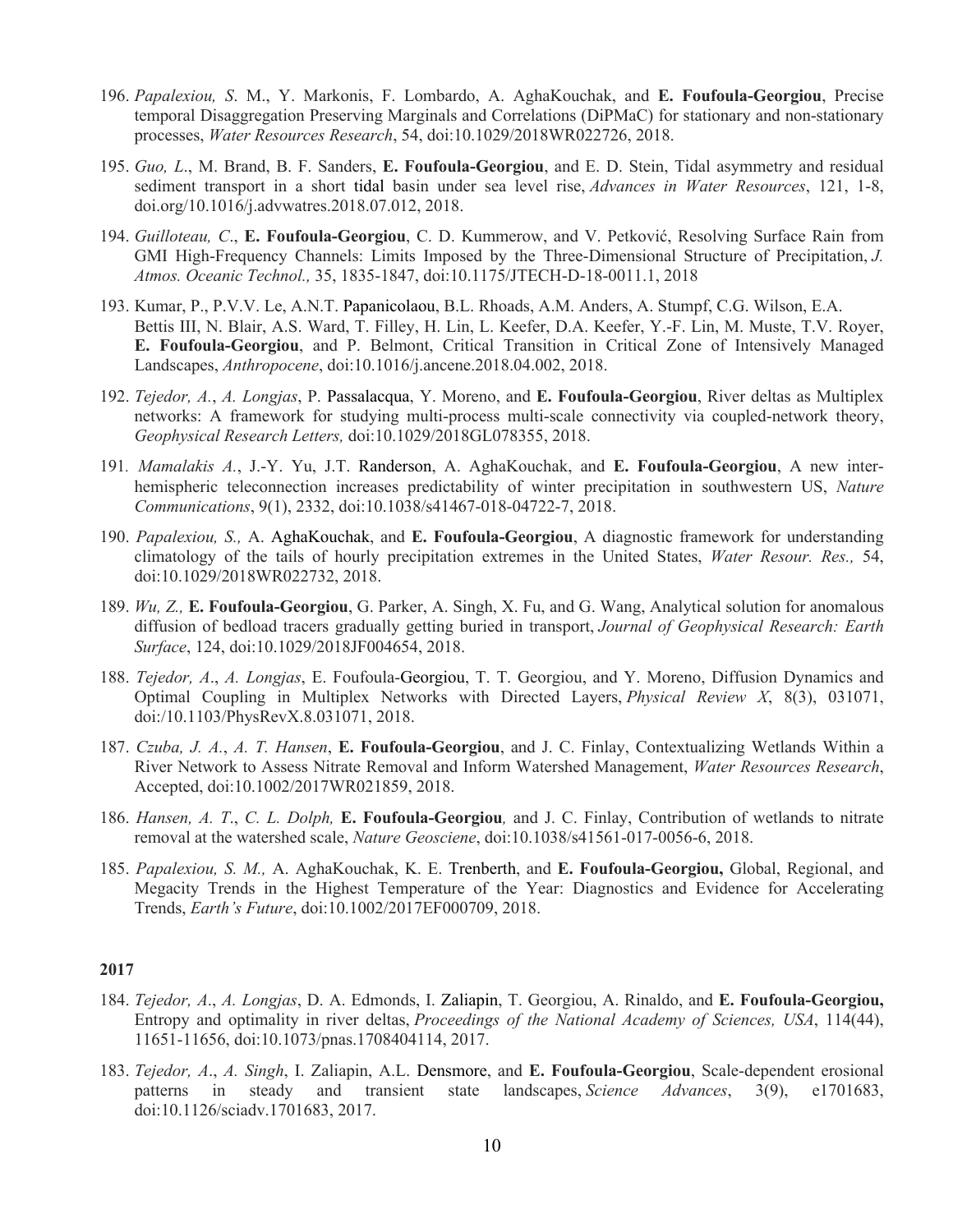- 182. *Guilloteau, C.,* **E. Foufoula-Georgiou**, and C.D. Kummerow, Global multiscale evaluation of satellite passive microwave retrieval of precipitation during the TRMM and GPM eras: effective resolution and regional diagnostics for future algorithm development, *Journal of Hydrometeorology*, 18(11), 3051-3070, doi:10.1175/JHM-D-17-0087.1, 2017.
- 181. *Tejedor, A., A. Longjas,* **E. Foufoula-Georgiou**, T. Georgiou, and Y. Moreno, Diffusion Dynamics and Optimal Coupling in Directed Multiplex Networks, Arxiv, arxiv:1708.01951, 2017
- 180. *Tejedor, A., A. Longjas,* I. Zaliapin, S. Ambroj, and **E. Foufoula-Georgiou**, Network robustness assessed within a dual connectivity framework: joint dynamics of the Active and Idle Networks, *Scientific Reports* 7, 8567, doi:10.1038/s41598-017-08714-3, 2017.
- 179. *Danesh-Yazdi, M*., A. Tejedor, and **E. Foufoula-Georgiou**, Self-Dissimilar Landscapes: Revealing the Signature of Geologic Constraints on Landscape Dissection via Topologic and Multi-Scale Analysis, *Geomorphology*, 295, 16-27, doi:10.1016/j.geomorph.2017.06.009, 2017.
- 178. *Takbiri, Z.,* A. M. Ebtehaj, and **E. Foufoula-Georgiou**, A Multi-sensor Data-driven methodology for all-sky Passive Microwave Inundation Retrieval, *Hydrol. Earth Syst. Sci.*, 21, 2685-2700, doi:10.5194/hess-21- 2685-2017, 2017.
- 177. *Danesh-Yazdi, M.,* G. Botter, and **E. Foufoula-Georgiou**, Time-Variant Lagrangian Transport Formulation Reduces Aggregation Bias of Water and Solute Mean Travel Time in Heterogeneous Catchments, *Geophysical Research Letters*, 44, doi:10.1002/2017GL073827, 2017.
- 176. Parodi, A., D. Kranzlmueller, A. Clematis, E. Danovaro, A. Galizia, L. Garrote, M. Llasat, O. Caumont, E. Richard, Q. Harpham, F. Siccardi, L. Ferraris, N. Rebora, F. Delogu, E. Fiori, L. Molini, **E. Foufoula-Georgiou**, and D. D'Agostino, DRIHM(2US): an e-Science environment for hydro-meteorological research on high impact weather events, *Bull. Amer. Meteor. Soc.*, doi:10.1175/BAMS-D-16-0279.1, 2017.
- 175. Belmont, P., and **E. Foufoula-Georgiou**, Solving water quality problems in agricultural landscapes: new approaches for these nonlinear, multi-process, multi-scale systems, *Water Resources Research*, 53, doi:10.1002/ 2017WR020839, 2017.
- 174. *Czuba, J.A*., **E. Foufoula-Georgiou**, K. Gran, P. Belmont, and P. Wilcock, Interplay between Spatially-Explicit Sediment Sourcing, Hierarchical River-Network Structure, and In-Channel Bed-Material Sediment Transport and Storage Dynamics, *JGR Earth Surface*, 122, 1090-1120, doi:10.1002/2016JF003965, 2017.
- 173. *Kelly, S*., *Takbiri, Z.,* Belmont, P., **Foufoula-Georgiou, E**., Human amplified changes in precipitation-runoff patterns in large river basins of the Midwestern United States, *Hydrology and Earth System Sciences*, 21, 5065-5088, doi:10.5194/hess-21-5065-2017, 2017.
- 172. Hajra, R., S. Szabo, *Z. Tessler, T. Ghosh,* Z. Matthews, and **E. Foufoula-Georgiou**, Unravelling the association between the impact of natural hazards and household poverty: evidence from the Indian Sundurban delta, *Sustainability Science*, 12, 453-464, doi:10.1007/s11625-016-0420-2, 2017.
- 171. *Schwenk J*., and **E. Foufoula-Georgiou**, Are process nonlinearities encoded in meandering river planform morphology?, *JGR Earth Surface*, 2017.
- 170. *Schwenk J.,* A. Khandelwal, M. Fratkin, V. Kumar, and **E. Foufoula-Georgiou**, High spatio-temporal resolution of river planform dynamics from Landsat: the RivMAP toolbox and results from the Ucayali River, *Earth and Space Science*, 4, 46–75, doi:10.1002/2016EA000196, 2017.

169. *Schwenk J.,* and **E. Foufoula-Georgiou**, Meander cutoffs nonlocally accelerate upstream and downstream migration and channel widening, *Geophysical Research Letters*, 43, 12,437-12,445, doi:10.1002/2016GL071670, 2016.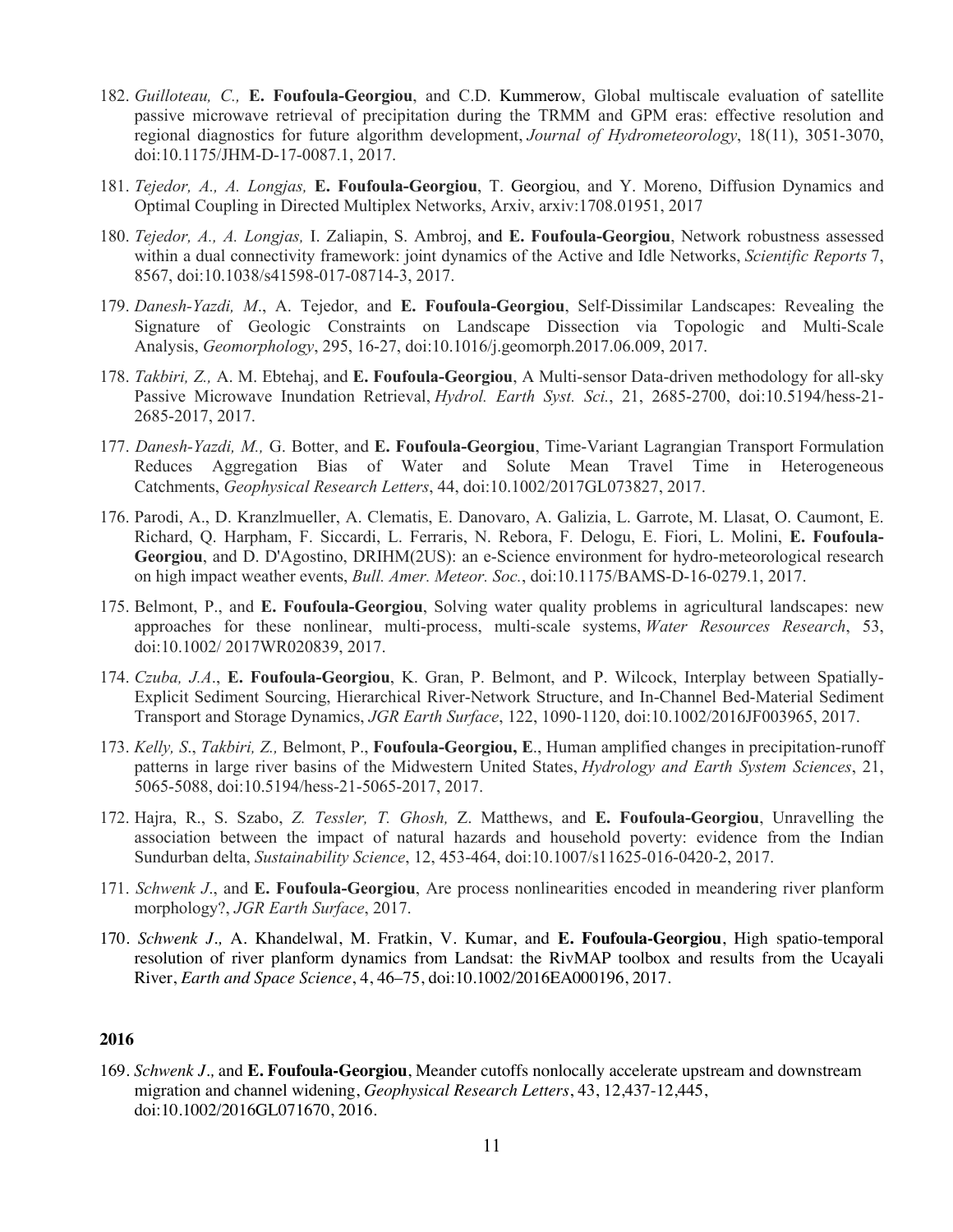- 168. Szabo S., R.J. Nicholls, B. Neumann, F.G. Renaud, Z. Matthews, Z. Sebesvari, A. AghaKouchak, R. Bales, C.W. Ruktanonchai, J. Kloos, **E. Foufoula-Georgiou**, P. Wester, M. New, J. Rhyner, C. Hutton, Making SDGs Work for Climate Change Hotspots, *Environment: Science And Policy For Sustainable Development*, 58:6, 24-33, 2016.
- 167. *Danesh-Yazdi, M*., **E. Foufoula-Georgiou**, D. L. Karwan, and G. Botter, Inferring Changes in Water Cycle Dynamics of Intensively Managed Landscapes via the Theory of Time-Variant Travel Time Distributions, *Water Resources Research*, 52, doi:10.1002/2016WR019091, 2016.
- 166. Szabo, S., E. Brondizio, F.G. Renaud, S. Hetrick, R. J. Nicholls, Z. Matthews, Z. Tessler, A. *Tejedor, Z*. Sebesvari, **E. Foufoula-Georgiou**, S. da Costa, and J. A. Dearing, Population dynamics, delta vulnerability and environmental change: comparison of the Mekong, Ganges–Brahmaputra and Amazon delta regions, *Sustainability Science*, doi: 10.1007/s11625-016-0372-6, 2016.
- 165. Brondizio, E., **E. Foufoula-Georgiou**, S. Szabo, N. Vogt, Z. Sebesvari, F. G. Renaud, A. Newton, E. Anthony, A. V. Mansur, Z. Matthews, S. Hetrick, S. M. Costa, Z. Tessler, *A. Tejedor, A. Longjas,* J. A. Dearing, Catalyzing action towards the sustainability of deltas, *Current Opinion in Environmental Sustainability*, 19, 182-194, doi:10.1016/j.cosust.2016.05.001, 2016.
- 164. *Fan, N*., *A. Singh*, M. Guala, **E. Foufoula-Georgiou**, and B. Wu, Exploring a semi-mechanistic episodic Langevin model for bed load transport: Emergence of normal and anomalous advection and diffusion regimes, *Water Resources Research*, doi:10.1002/2015WR018023, 2016.
- 163. *Tejedor, A*., *A. Longjas*, R. Caldwell, D.A. Edmonds, I. Zaliapin, and **E. Foufoula-Georgiou**, Quantifying the signature of sediment composition on the topologic and dynamic complexity of river delta channel networks and inferences toward delta classification, *Geophysical Research Letters*, 43, doi:10.1002/2016GL068210, 2016.
- 162. *Gangodagamage, C*., **E. Foufoula-Georgiou**, S.P. Brumby, R. Chartrand, A. Koltunov, D. Liu, M. Cai, and S.L. Ustin, Wavelet-compressed representation of landscapes for hydrologic and geomorphologic applications, *IEEE Geoscience and Remote Sensing Letters*, 13(4), 480-484, doi:10.1109/LGRS.2015.2513011, 2016.
- 161. Sebesvari, Z., **E. Foufoula-Georgiou**, I. Harrison, E.S. Brondizio, T. Bucx, J.A. Dearing, D. Ganguly, T. Ghosh, S.L. Goodbred, M. Hagenlocher, R. Hajra, C. Kuenzer, A.V. Mansur, Z. Matthews, R.J. Nicholls, K. Nielsen, I. Overeem, R. Purvaja, Md.M. Rahman, R. Ramesh, F.G. Renaud, R.S. Robin, B. Subba Reddy, G. Singh, S. Szabo, Z.D. Tessler, C. van de Guchte, N. Vogt, and C.A. Wilson, Imperatives for sustainable delta futures, *Global Sustainable Development Report (GSDR) 2016 Science Brief*, 2016.
- 160. *Hansen, A.T*., *J.A. Czuba*, *J. Schwenk*, *A. Longjas*, *M. Danesh-Yazdi*, D.J. Hornbach, and **E. Foufoula-Georgiou**, Coupling freshwater mussel ecology and river dynamics using a simplified dynamic interaction model, *Freshwater Science*, 35(1), 200-215, doi:10.1086/684223, 2016.

- 159. **Foufoula-Georgiou, E**., *Z. Takbiri, J.A. Czuba*, and *J. Schwenk*, The change of nature and the nature of change in agricultural landscapes: Hydrologic regime shifts modulate ecological transitions, *Water Resources Research*, 51, doi:10.1002/2015WR017637, 2015.
- 158. Tessler, Z.D., C.J. Vorosmarty, M. Grossberg, I. Gladkova, H. Aizenman, J. Syvitski, and **E. Foufoula-Georgiou**, Profiling risk and sustainability in coastal deltas of the world, *Science*, 2015.
- 157. Kuenzer, C., I. Klein, T. Ullmann, **E. Foufoula-Georgiou**, R. Baumhauer, and S. Dech, Remote sensing of river delta inundation: Exploiting the potential of coarse spatial resolution, temporally-dense MODIS time series, *Remote Sensing*, 7, 8516-8542, doi:10.3390/rs70708516, 2015.
- 156. Szabo, S., F.G. Renaud, M.S. Hossain, Z. Sebesvari, Z. Matthews, **E. Foufoula-Georgiou**, and R.J. Nicholls,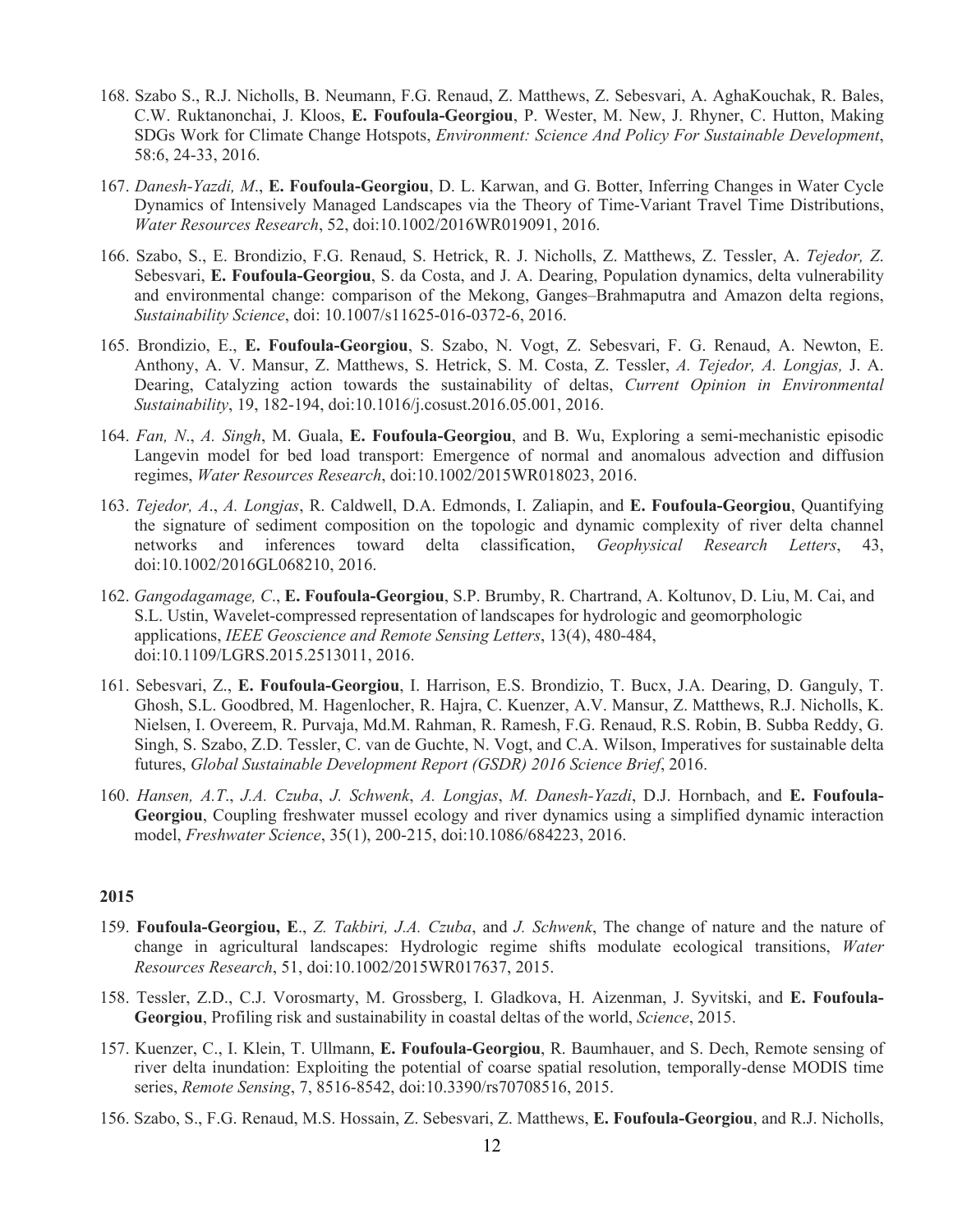Sustainable development goals offer new opportunities for tropical delta regions, *Environment: Science and Policy for Sustainable Development*, 57(4), 16-23, doi:10.1080/00139157.2015.1048142, 2015.

- 155. *Ebtehaj, A.M*., R.L. Bras, and **E. Foufoula-Georgiou**, On evaluation of ShARP passive rainfall retrievals over snow-covered land surfaces and coastal zones, arXiv:1503.05495v2, 2015.
- 154. *Ebtehaj, A.M*., **E. Foufoula-Georgiou**, G. Lerman, and R.L. Bras, Compressive Earth Observatory: An insight from AIRS/AMSU retrievals, *Geophysical Research Letters*, doi:10.1002/2014GL062711, 2015
- 153. Pelletier, J.D., A.B. Murray, J.L. Pierce, P.R. Bierman, D.D. Breshears, B.T. Crosby, M. Ellis, **E. Foufoula-Georgiou**, A.M. Heimsath, C. Houser, N. Lancaster, M. Marani, D.J. Merritts, L.J. Moore, J.L. Pederson, M.J. Poulos, T.M. Rittenour, J.C. Rowland, P. Ruggiero, D.J. Ward, A.D. Wickert, and E.M. Yager, Forecasting the response of Earth's surface to future climatic and land-use changes: A review of methods and research needs, *Earth's Future*, 3(7), 220-251, doi:10.1002/2014EF000290, 2015.
- 152. *Singh, A.,* L. Reinhardt, and **E. Foufoula-Georgiou**, Landscape reorganization under changing climatic forcing: Results from an experimental landscape, *Water Resour. Res.*, 51(6), 4320-4337, doi:10.1002/2015WR017161, 2015.
- 151. *Tejedor, A.*, *A. Longjas*, I. Zaliapin, and **E. Foufoula-Georgiou**, Delta channel networks: 1. A graphtheoretic approach for studying connectivity and steady-state transport, *Water Resour. Res*., 51(6), 3998- 4018, doi:10.1002/2014WR016577, 2015.
- 150. *Tejedor, A*., *A. Longjas*, I. Zaliapin, and **E. Foufoula-Georgiou**, Delta channel networks: 2.Metrics of topologic and dynamic complexity for delta comparison, physical inference and vulnerability assessment, *Water Resour. Res.,* 51(6), 4019-4045, doi:10.1002/2014WR016604, 2015.
- 149. *Schwenk, J*., S. Lanzoni, and **E. Foufoula-Georgiou**, The life of a meander bend: connecting shape and dynamics through numerical modeling, *J. Geophys. Res.- Earth Sciences* (selected as the highlight paper of the volume), 120(4), 690-710, doi:10.1002/2014JF003252, 2015.
- 148. *Gangodagamage, C.,* and **E. Foufoula-Georgiou**, Wavelet-compressed representation of landscapes for geomorphologic applications, *IEEE Geoscience and Remote Sensing Letters*, to appear, 2015.
- 147. *Czuba, J*., and **E. Foufoula-Georgiou**, Dynamic connectivity in a fluvial network for identifying hotspots of geomorphic change, *Water Resour. Res*., 51(3), 1401-1421, doi:10.1002/2014WR016139, 2015.
- 146. *Ebtehaj, A.M*., R.L. Bras, and **E. Foufoula-Georgiou**, Shrunken locally linear embedding for passive microwave retrieval of precipitation", *IEEE Trans. on Geosci. and Remote Sens.*, doi:10.1109/TGRS.2014.2382436, 2015.

- 145. *Gangodagamage, C*., **E. Foufoula-Georgiou**, and P. Belmont, River basin organization around the mainstem: scale invariance in tributary branching and the incremental area function, *J. Geophys. Res. Earth Surf.*, 119(10), 2174-2193, doi: 10.1002/2014JF003304, 2014.
- 144. Keylock, C., *A. Singh,* and **E. Foufoula-Georgiou**, The complexity of gravel-bed river topography examined via Gradual Wavelet Reconstruction, *J. Geophys. Res.- Earth Sciences*, 119(3), 682-700, doi:10.1002/2013JF002999, 2014.
- 143. *Ning, L*., *F. Carli*, *M. Ebtehaj*, **E. Foufoula-Georgiou**, and T. Georgiou, Coping with model uncertainty in data assimilation using optimal mass transport, *Water Resour. Res*., 50(7), 5817-5830, doi: 10.1002/2013WR014966, 2014.
- 142. *Ebtehaj, A.M*., M. Zupanski, G. Lerman, and **E. Foufoula-Georgiou**, Variational data assimilation via sparse regularisation, *Tellus A*, 66, 21789, doi: 10.3402/tellusa.v66.21789, 2014.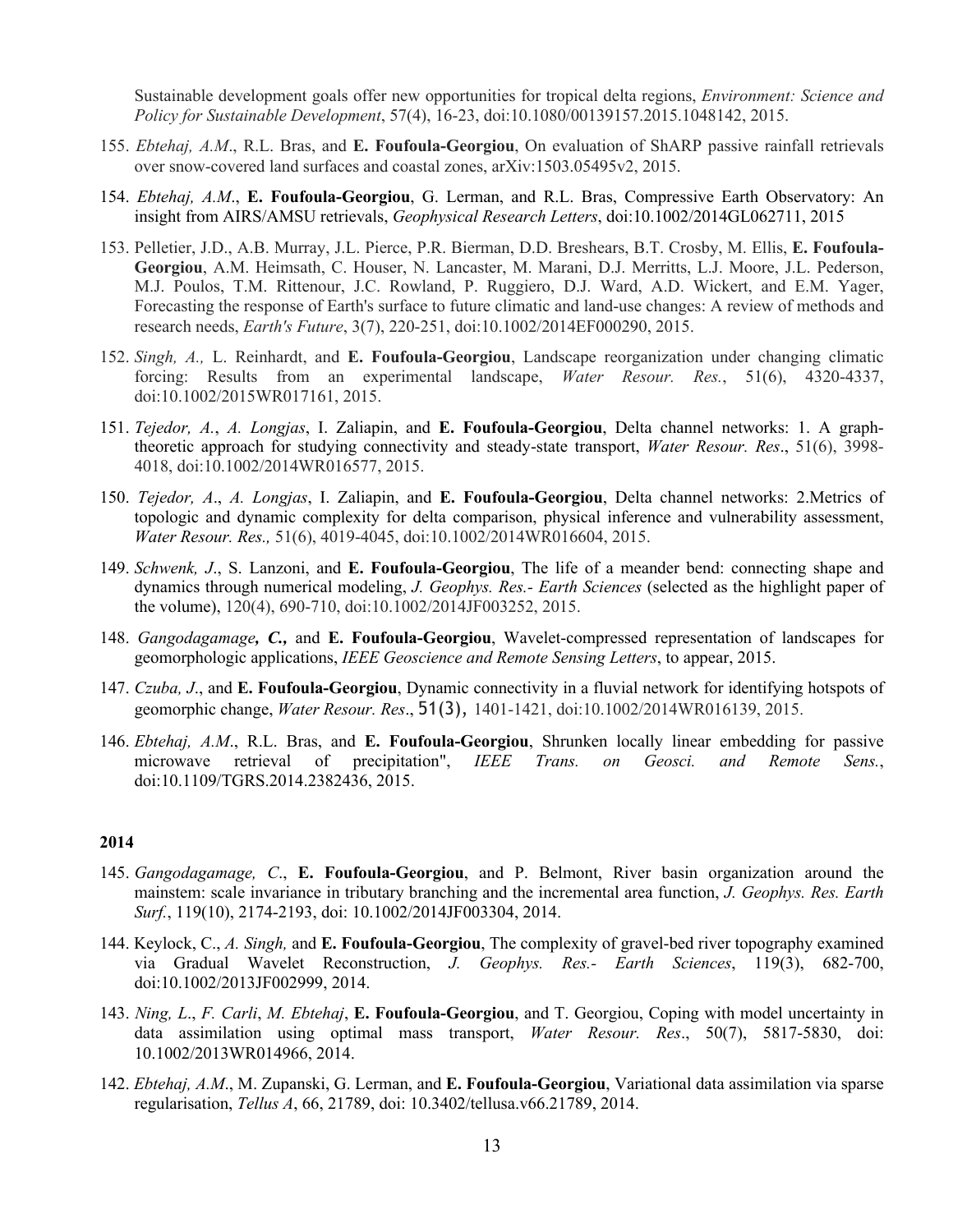- 141. Keylock, C., *A. Singh*, J. Venditti, and E**. Foufoula-Georgiou**, Robust classification for the joint velocityintermittency structure of turbulent flow over fixed and mobile bedforms, *Earth Surf. Proc. And Landforms*, 39(15), 1717-1728, doi: 10.1002/esp.3550, 2014.
- 140. *Fan, N*., D. Zhong, B. Wu, **E. Foufoula-Georgiou**, and M. Guala, A mechanistic-stochastic formulation of bed load particle motions: from individual particle forces to the Fokker-Planck equation under low transport rates, *J. Geophys. Res.*, 119(3), 464-482, doi:10.1002/2013JF002823, 2014.
- 139. *Czuba, J.A*., and **E. Foufoula-Georgiou**, A network-based framework for identifying potential synchronizations and amplifications of sediment delivery in river basins, *Water Resour. Res.,5* 0(5), 3826- 3851, doi:10.1002/2013WR014227, 2014.
- 138. Guala, M., *A. Singh*, N.B. Bull, and **E. Foufoula-Georgiou**, Spectral description of migrating bedforms and sediment transport, *J. Geophys. Res.,* 119(2), 123-137, doi:10.1002/2013JF002759, 2014.
- 137. **Foufoula-Georgiou, E**., *A.M. Ebtehaj*, S.Q. Zhang, and A.Y. Hou, Downscaling satellite precipitation with emphasis on extremes: A variational ℓ1-norm regularization in the derivative domain, *Surveys in Geophysics*, 35(3), 765-783, doi:10.1007/s10712-013-9264-9, 2014.

- 136. **Foufoula-Georgiou, E**., I. Overeem, Y. Saito, S. Dech, C. Kuenzer, S. Goodbred, I. Harrison, E. Anthony, E. Brondizio, J. Hutton, R. Nicholls, Z. Matthews, J. Dearing, A. Lazar, A. Baschieri, A. Newton, R. Ramachandran, F. Renaud, Z. Sebesvari, C. Vorosmarty, Z. Tessler, S. Costa, K. M. Ahmed, M. M. Rahman, G. Lintern, P. Van Cappellen, H. Durr, S. Gao, M. Marchand, T. Bucx, V. L. Nguyen, M. Goichot, C. Paola, D. Mohrig, and R. Twilley, "A vision for a coordinated international effort on delta sustainability", in *Deltas: Landforms, Ecosystems and Human Activities*, edited by G. Young & G.M.E. Perillo, IAHS Publ. 358, 3-11, 2013.
- 135. *Ganti, V*., C. Paola, and **E. Foufoula-Georgiou**, Kinematic controls on the preserved cross-sets, *J. Geophys. Res*., 118, 1-12, doi: 10.1002/jgrf.20094, 2013.
- 134. Hondzo, M., V. Voller, M. Morris, **E. Foufoula-Georgiou**, J. Finlay, *V. Ganti*, and M. Power, Estimating and scaling stream ecosystem metabolism along channels with heterogeneous substrate, *Ecohydrology*, 679- 688, doi: 10.1002/eco.1391, 2013.
- 133. *Singh, A*., *J. Czuba*, **E. Foufoula-Georgiou**, J. Marr, C. Hill, S. Johnson, C. Ellis, J. Mullin, C. H. Orr, P. Wilcock, M. Hondzo, and C. Paola, SteamLab Collaboratory: Experiments, Data sets and Research Synthesis, *Water Resour, Res.*, 49, 1746-1752, doi:10.1002/wrcr.20142, 2013.
- 132. *Falcini, F*., *V. Ganti*, C. Paola, **E. Foufoula-Georgiou**, and V. Voller, A combined non-linear and non-local model in depositional systems, *J. Geophys. Res.,* 118, 1-11, doi: 10.1002/jgrf.20108, 2013 2013.
- 131. Keylock, C., *A. Singh*, and **E. Foufoula-Georgiou**, The influence of bedforms on the velocity-intermittency structure of turbulent flow above a gravel bed, *Geophys. Res. Letters*, 40, 1351-1355, doi:10.1002/grl.50337, 2013.
- 130. *Ebtehaj, A.M*. and **E. Foufoula-Georgiou**, Variational Downscaling, Fusion, and Assimilation of Hydrometeorological Sates via Regularized Estimation, *Water Resour. Res.,* 49, 1-20, doi: 10.1002/wrcr.20424, 2013.

### **2012**

129. Parodi, A., G. Boni, L. Ferraris, F. Siccardi, P. Pagliara, E. Trovalore, **E. Foufoula-Georgiou**, and D. Kranzlmueller, The "Perfect Storm": From across the Atlantic to the Hills of Genoa, *EOS,* Vol. 93, No. 24, 2012.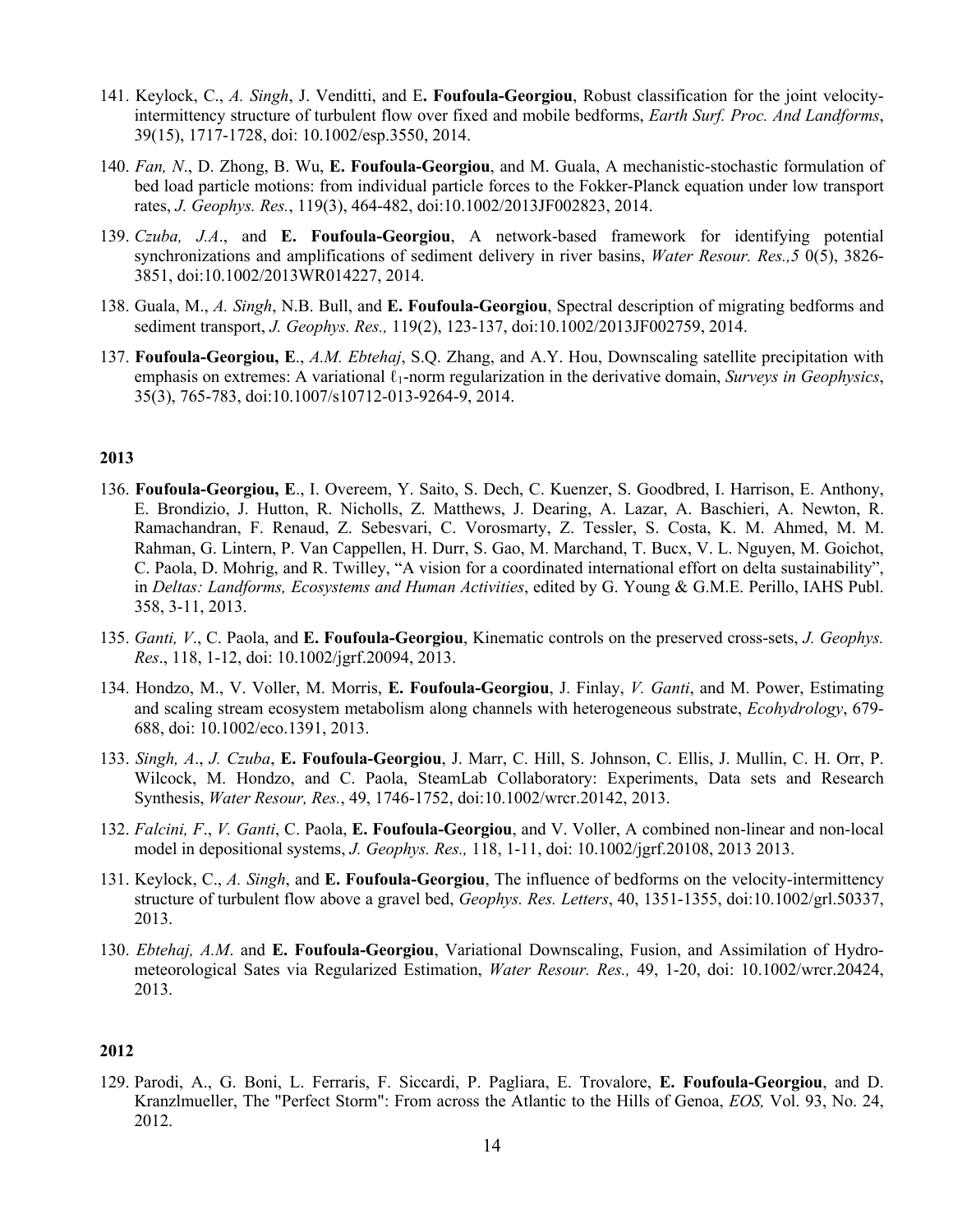- 128. *Singh, A*., and **E. Foufoula-Georgiou**, On the interaction of bed topography, instantaneous shear stress and sediment flux in an experimental channel, *Coherent flow structure in Geophysical Flows at Earth's Surfaces*, Invited Book Chapter, in print, 2013.
- 127. *Zanardo* S., I. Zaliapin and **E. Foufoula-Georgiou**, Are American rivers Tokunaga self-similar? New results on river network topology and its climatic dependence, *Journal of Geophys. Res.*, 118, 166-183, doi:10.1029/2012JF002392, 2013.
- 126. *Singh, A*., **E. Foufoula-Georgiou**, F. Porte-Agel and P. R. Wilcock, Coupled dynamics of the co-evolution of bed topography, flow turbulence and sediment transport in an experimental flume, *J. Geophys. Res.*, 117, F04016, doi:10.1029/2011JF002323, 2012.
- 125. **Foufoula-Georgiou, E**., M. Guala, and F. Sotiropoulos, Marine-hydrokinetic energy and the environment: observations, modeling, and basic processes, EOS, Trans. Amer. Geophys. Union, doi:10.1029/2012EO100009, 2012.
- 124. *Ebtehaj A.M*., **E. Foufoula-Georgiou**, G. Lerman, Sparse Regularization for Precipitation Downscaling, *Journal of Geophys. Res*.*,*117*,*D08107*,*doi:10.1029/2011JD017057, 2012.
- 123. Voller, V. R., *V. Ganti*, C. Paola, and **E. Foufoula-Georgiou**, Does the flow of information in a landscape have direction?, *Geophys. Res. Lett.*, 39, L01403, doi:10.1029/2011GL050265, 2012
- 122. *Passalacqua P*., P. Belmont and **E. Foufoula-Georgiou**, Automatic geomorphic feature extraction from lidar in flat and engineered landscapes*. Water Resour. Res.*, 48, W03528, doi:10.1029/2011WR010958, 2012.
- 121. Straub, K. M., *V. Ganti*, C. Paola and **E. Foufoula-Georgiou**, Prevalence of exponential bed thickness distributions in the stratigraphic record: Experiments and theory, *Journal of Geophys. Res.,*117, F02003, doi:10.1029/2011JF002034, 2012.
- 120. *Ganti, V*., *P. Passalacqua*, and **E. Foufoula-Georgiou**, A sub-grid scale closure for nonlinear hillslope sediment transport models, *J. Geophys. Res.,* 117, F02012, doi: 10.1029/2011JF002181., 2012.

- 119. *Ebtehaj, A.M*. and **E. Foufoula-Georgiou**, Adaptive Fusion of Multi-sensor Precipitation using Gaussian Scale Mixtures in the Wavelet Domain, *J. Geophys. Res., 116,* D22110, doi:10.1029/2011JD016219, 2011.
- 118. *Singh, A*., S. Lanzoni, P. R. Wilcock and **E. Foufoula-Georgiou**, Multi-scale statistical characterization of migrating dunes in sand-bed rivers, *Water Resour. Res.*, doi:10.1029/2010WR010122, 2011.
- 117. **Foufoula-Georgiou, E**., Syvitski, J., Paola, C., Chu Thai Hoanh, Phuc Tuong, Vörösmarty, C., Kremer, H., Brondizio, E., and Saito, Y., and Twilley, R., International Year of Deltas 2013 (IYD-2013): A Proposal, Eos, Vol. 92, No. 40, 4, 2011
- 116. Sorooshian S., A. AghaKouchak, P. Arkin, J. Eylander, **E. Foufoula-Georgiou**, R. Harmon, J. Hendrickx, B. Imam, R. Kuligowski, B. Skahill, and G. Skofronick-Jackson, "Advanced Concepts on Remote Sensing of Precipitation at Multiple Scales", *Bull. Am. Meteor. Soc.*, 2011
- 115. **E. Foufoula-Georgiou**, and *P. Passalacqua*, Nonlocal transport theories in geomorphology: mathematical modeling of broad scales of motion, *Treatise in Geomorphology*, 2011.
- 114. *Straub, K. M*., *V. Ganti*, C. Paola, and **E. Foufoula-Georgiou**, Persistence of exponential bed thickness distribution in the stratigraphic record: experiments and theory, *J. Geophys. Res.*, 116, F0211, doi:10.1029/2010JF001893, 2011.
- 113. *Basu, B*., **E. Foufoula-Georgiou**, and A. S. Sharma, Chaotic behavior in the flow along a wedge modeled by the Blasius equation, *Nonlinear Process. in Geophys*., 18(2), 171-178, 2011.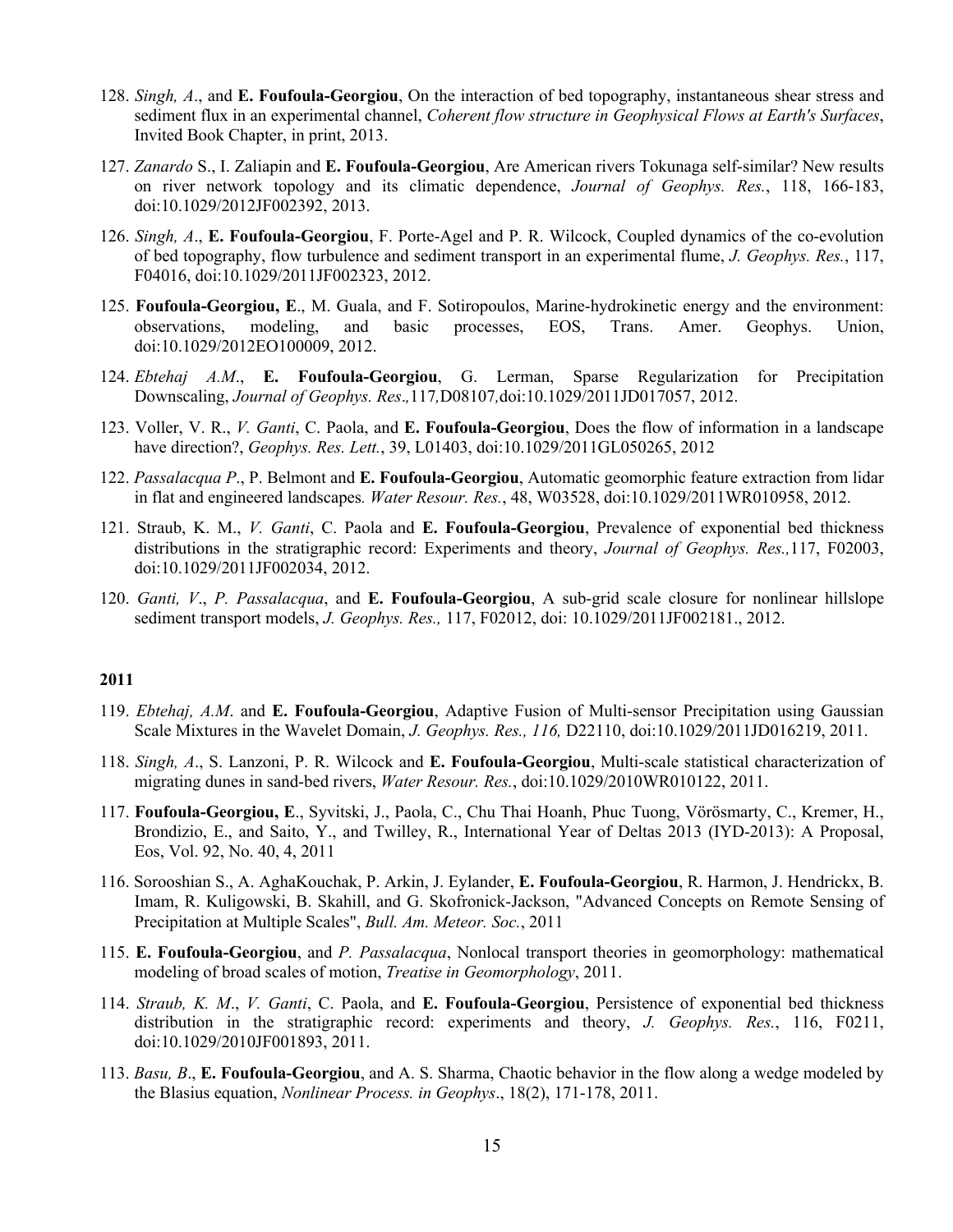- 112. *Ganti, V*., *K. M. Straub*, **E. Foufoula-Georgiou**, and C. Paola, Space-time dynamics of depositional systems: Experimental evidence and theoretical modeling of heavy-tailed statistics, *J. Geophys. Res.*, 116, F02011, doi:10.1029/2010JF001893, 2011.
- 111. *Basu, B*., **E. Foufoula-Georgiou**, and A. S. Sharma, Chaotic behavior in the flow along a wedge modeled by the Blasius equation, *Nonlinear Process. in Geophys*., 18(2), 171-178, 2011.
- 110. *Ebtehaj, M*., and **E. Foufoula-Georgiou**, Statistics of precipitation reflectivity images and cascade of Gaussian-scale mixtures in the wavelet domain: A formalism for reproducing extremes and coherent multiscale structures, *J. Geophys. Res.*, 116, D14110, doi:10.1029/2010JD015177,2011.
- 109. *Ebtehaj, M*., and **E. Foufoula-Georgiou**, Orographic Signature on Multiscale Statistics of Extreme Rainfall: A Storm Scale Study, *J. Geophys. Res.*, doi:10.1029/2010JD014093, 2011.
- 108. Parodi, A., **E. Foufoula-Georgiou**, and K. Emanuel, Signature of microphysics on spatial rainfall statistics, *J. Geophys. Res.*, 116, D14119, doi:10.1029/2010JD015124, 2011
- 107. *Gangodagamage, C*., **E. Foufoula-Georgiou**, and P. Belmont, Revisiting scaling laws in river basins: rnew scaling considerations across hillslope and fluvial regimes, *Water Resour. Res*., 47, W07508, doi:10.1029/2010WR009252, 2011.

- 106. **Foufoula-Georgiou, E**. and C. Stark, Rethinking geomorphic transport: stochastic theories, broad range of motion and non-locality, *J. Geophys. Res*., 115, F00A01, doi:10.1029/2010JF001661, 2010.
- 105. **Foufoula-Georgiou, E**., *V. Ganti*, and W. E. Dietrich, A non-local theory for sediment transport on hillslopes, *J. Geophys. Res.*, 115, F00A16, doi:10.1029/2009JF001280, 2010.
- 104. Zaliapin, I., **E. Foufoula-Georgiou**, and M. Ghil, Transport on river networks: a dynamical approach, *J. Geophys. Res. - Earth Surface*, 115, F00A15, doi:10.1029/2009JF001281, 2010.
- 103. *Ganti, V*., M. M. Meerschaert, **E. Foufoula-Georgiou**, E. Viparelli, and G. Parker, Normal and Anomalous dispersion of tracers in gravel-bed rivers, *J. Geophys. Res.*, 115, F00A12, doi:10.1029/2008JF001222, 2010.
- 102. Palmer, M.A., E.S. Bernhardt, W.H. Schlesinger, K.N. Eshleman, **E. Foufoula-Georgiou**, M.S. Hendryx, A.D. Lemly, G.E. Likens, O.L. Loucks, M.E. Power, P.S. White, and P.R. Wilcock, Mountaintop mining consequences, *Science*, 327 (5962), 148-149, doi:10.1126/science.1180543, 2010.
- 101. *Passalacqua, P*., P. Tarolli, and **E. Foufoula-Georgiou**, Testing space-scale methodologies for automatic geomorphic feature extraction from lidar in a complex mountainous landscape, Water Resour. Res. 46, W11535, doi:10.1029/2009WR008812, 2010.
- 100. *Passalacqua, P*., T. Do Trung, **E. Foufoula-Georgiou**, G. Sapiro, and W. E. Dietrich, A geometric framework for channel network extraction from LiDAR: nonlinear diffusion and geodesic paths, *J. Geophys. Res.*, 115, F01002, doi:10.1029/2009JF001254, 2010.
- 99. *Fienberg, K*., *A. Singh*, **E. Foufoula-Georgiou**, D. Jerolmack, and J. Marr, A theoretical framework for interpreting and quantifying the sampling time dependence of gravel bedload transport rates, *in* Gray, et al., Bedload-surrogate monitoring technologies: U.S. Geological Survey Scientific Investigations Report 2010- 5091, p. 266-282, 2010.

## **2009**

98. Stark, C. P., **E. Foufoula-Georgiou**, and *V. Ganti*, A non-local theory of sediment buffering and bedrock channel evolution, *J. Geophys. Res.*, 114, F01029, doi:10.1029/2008JF000981, 2009.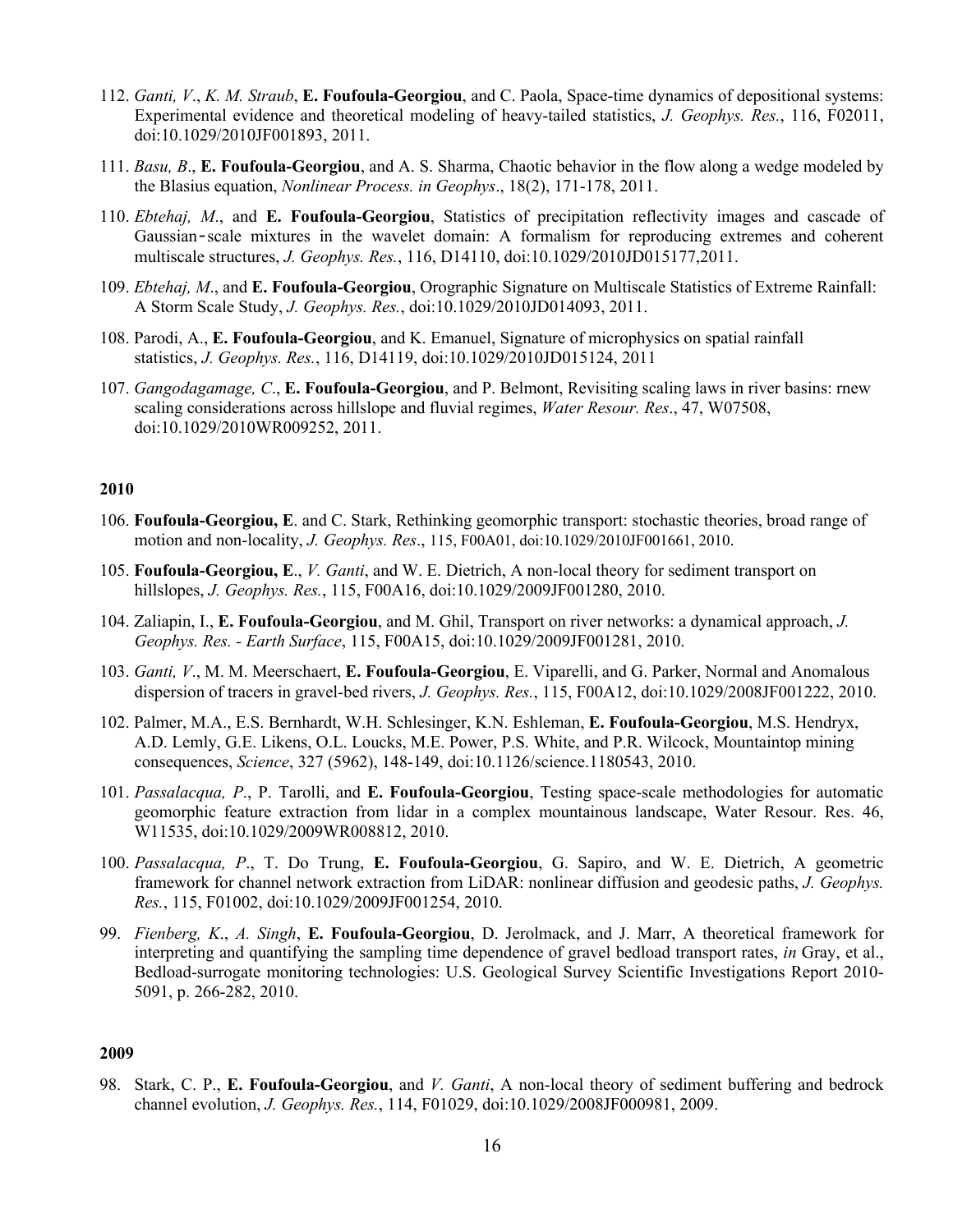- 97. *Singh, A*., K. Fienberg, D. J. Jerolmack, J. Marr, and **E. Foufoula-Georgiou**, Experimental evidence for statistical scaling and intermittency in sediment transport rates, *Geophys. Res. Lett.,* 114, F01025, doi:10.1029/2007JF000963, 2009.
- 96. Singh, A., F. Porte-Agel, and **E. Foufoula-Georgiou**, On the influence of gravel bed dynamics on velocity power spectra, *Water Resour. Res.,* 46, W04509, doi:10.1029/2009WR008190, 2010.
- 95. *Ganti, V*., *A. Singh*, *P. Passalacqua*, and **E. Foufoula-Georgiou**, A subordinated Brownian motion model for sediment transport, P*hys. Rev. E*, 80, 011111, 2009.

- 94. *Roux, S.G*., *V. Venugopal*, *K. Fienberg*, A. Arneodo, and **E. Foufoula-Georgiou**, Evidence for inherent nonlinearity in temporal rainfall, *Advances in Water Resources*, doi:10.1016/j.advwatres.2008.09.007, 2008.
- 93. *Singh, A*., S. Lanzoni, and **E. Foufoula-Georgiou**, Nonlinearity and complexity in gravel bed dynamics, in Stochastic Environmental Research and Risk Assessment, Springer Velrag, N.Y, doi: 10.1007/S00477-008- 0269-8, 2008

#### **2007**

- 92. *Barnes E. A*., M. E. Power, **E. Foufoula-Georgiou**, M. Hondzo, W. E. Dietrich, Upscaling river biomass using dimensional analysis and hydrogeomorphic scaling, *Geophys. Res. Lett.*, 34, L24S26, doi:10.1029/ 2007GL031931, 2007.
- 91. *Lashermes B*., **E. Foufoula-Georgiou**, W. E. Dietrich, Channel network extraction from high resolution topography using wavelets, *Geophys. Res. Lett.*, 34, L23S04, doi:10.1029/2007GL031140, 2007
- 90. *Basu, S*., **E. Foufoula-Georgiou**, *B. Lashermes*, and A. Arneodo, Estimating Intermittency Exponent in Neutrally Stratified Atmospheric Surface Layer Flows: A Robust Framework based on Magnitude Cumulant and Surrogate Analyses, *Phys. Fluids 19*, 115102, doi:10.1063/1.2786001, 2007.
- 89. *Lashermes, B*., **E. Foufoula-Georgiou**, and W. E. Dietrich, Channel network extraction from high resolution topography using wavelets, *Geophys. Res. Lett.*, 34, L23S04, doi:10.1029/2007GL031140, 2007
- 88. *Sapozhnikov, V*. and **E. Foufoula-Georgiou**, An exponential Langevin-type model for rainfall exhibiting spatial and temporal scaling, in *20 Years of Nonlinear Dynamics in Geosciences*, A. Tsonis and J.B. Elsner, eds., Springer-Verlag, New York, 2007.
- 87. *Lashermes, B*. and **E. Foufoula-Georgiou**, Area and width functions of river networks: New results on multifractal properties, *Water Resour. Res.*, 43, W09405, doi:10.1029/2006WR005329, 2007
- 86. *Gangodagamage, C*., E. Barnes, and **E. Foufoula-Georgiou**, Scaling in river corridor widths depicts organization in valley morphology, *Geomorphology*, 91(3-4), 198-215, doi:10.1016/j.geomorph.2007. 04.014, 2007

- 85. *Passalacqua P*., F. Porté-Agel, **E. Foufoula-Georgiou**, C. Paola, Application of dynamic subgrid-scale concepts from large-eddy simulation to modeling landscape evolution, *Water Resources Research*, 42, W06D11, doi:10.1029/2006WR004879, 2006.
- 84. Sklar L. S., W. E. Dietrich, **E. Foufoula-Georgiou**, *B. Lashermes*, D. Bellugi, Do gravel bed river size distributions record channel network structure?, *Water Resources Research*, 42, W06D18, doi:10.1029/ 2006WR005035, 2006.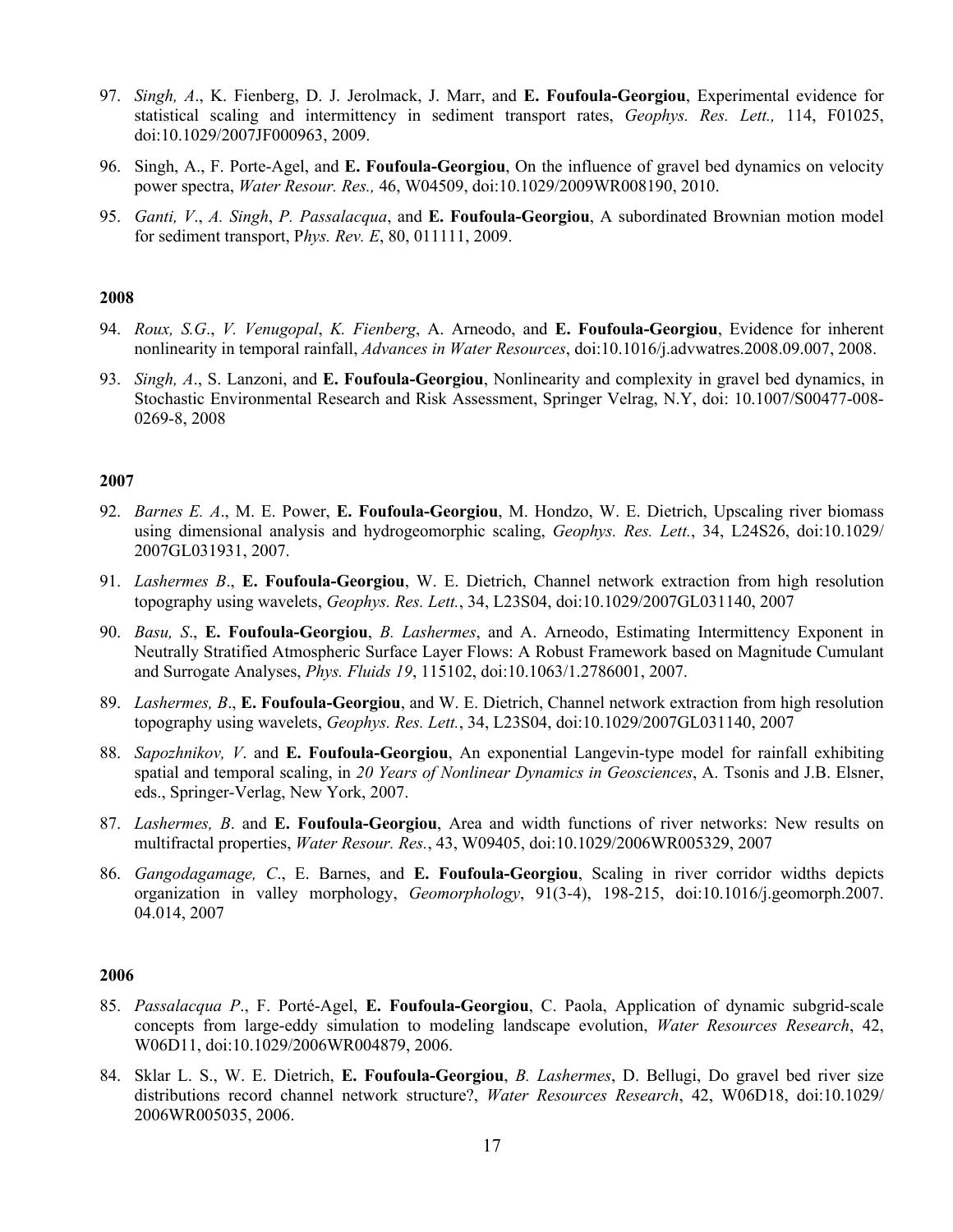- 83. *Venugopal V*., *S. G. Roux*, **E. Foufoula-Georgiou**, A. Arneodo, Revisiting multifractality of high-resolution temporal rainfall using a wavelet-based formalism, *Water Resources Research*, 42, W06D14, doi:10.1029/2005WR004489, 2006.
- 82. *Basu, S*., F. Porté-Agel, **E. Foufoula-Georgiou**, J.-F Vinuesa, and M. Pahlow, M. Revisiting the local scaling hypothesis in stably stratified atmospheric boundary layer turbulence: an integration of field and laboratory measurements with large-eddy simulations, *Boundary-Layer Meteorology*, in press, 2006.
- 81. *Dodov, B*., and **E. Foufoula-Georgiou**, Floodplain morphometry extraction from a high resolution digital elevation model: a simple algorithm for regional analysis studies, IEEE Geoscience and Remote Sensing Letters, Vol 3, No 3, 410-413, 2006.algorithm for regional analysis studies, IEEE *Geoscience and Remote Sensing Letters*, in press, 2006.
- 80. *Gupta R*., *V. Venugopal*, **E. Foufoula-Georgiou**, A methodology for merging multisensor precipitation estimates based on expectation-maximization and scale-recursive estimation, *J. Geophysical Research*, 111, D02102, doi:10.1029/2004JD005568, 2006.
- 79. Paola C., **E. Foufoula-Georgiou**, W. E. Dietrich, M. Hondzo, D. Mohrig, G. Parker, M. E. Power, I. Rodriguez-Iturbe, V. Voller, P. Wilcock, Toward a unified science of the Earth's surface: Opportunities for synthesis among hydrology, geomorphology, geochemistry, and ecology, *Water Resources Research*, 42, W03S10, doi:10.1029/2005WR004336, 2006.
- 78. *Venugopal, V*., S. G. Roux, **E. Foufoula-Georgiou** and A. Arneodo, Scaling behavior of high resolution temporal rainfall: New insights from a wavelet-based cumulant analysis, *Phys. Let. A*, 348,335-345, 2006.

- 77. *Dodov B*., **E. Foufoula-Georgiou**, Fluvial processes and streamflow variability: Interplay in the scalefrequency continuum and implications for scaling, *Water Resources Research*, 41, W05005, doi:10.1029/2004WR003408, 2005.
- 76. *Smedsmo, J*., *V. Venugopal*, **E. Foufoula-Georgiou**, K. Droegemeier and F. Kong, On the Vertical Structure of Modeled and Observed Deep Convective Storms: Insights for Precipitation Retrieval and Microphysical Parameterization. *J. Applied Meteorology*, 44(12), 1866-1884, 2005.
- 75. *Dodov,* B., and **E. Foufoula-Georgiou**, Incorporating the spatio-temporal distribution of rainfall and basin geomorphology into nonlinear analyses of streamflow dynamics: Methodology development and a predictability study, *Advances in Water Resources*, 28, 711-728, 2005.
- 74. *Venugopal, V*., *S. Basu*, and **E. Foufoula-Georgiou**, A new metric for comparing precipitation patterns with application to ensemble forecasts, *J. Geophysical Research*, 110 (D08111), doi:10.1029/2004JD005395, 2005.

- 73. Stefan, H. G., **E. Foufoula-Georgiou**, and R. E. A. Arndt, The St. Anthony Falls Laboratory: A rich history and a bright future, EWRI History and Heritage Book Proceedings, *Environmental & Water Resources History Symposium* 2004, ASCE, 2004.
- 72. *Dodov, B*., and **E. Foufoula-Georgiou**, Generalized hydraulic geometry: Insights based on fluvial instability analysis and a physical model, *Water Resources Research*, 40, W12201, doi:10.1029/2004WR003196, 2004.
- 71. *Basu, S*., **E. Foufoula-Georgiou**, and F. Porté-Agel, Synthetic turbulence, fractal interpolation and largeeddy simulation, *Physical Review E*, 70, 026310, 2004.
- 70. *Dodov, B*., and **E. Foufoula-Georgiou**, Generalized hydraulic geometry: Derivation based on a multiscaling formalism, *Water Resources Research*, 40, W06302, doi:10.1029/2003WR002082, 2004.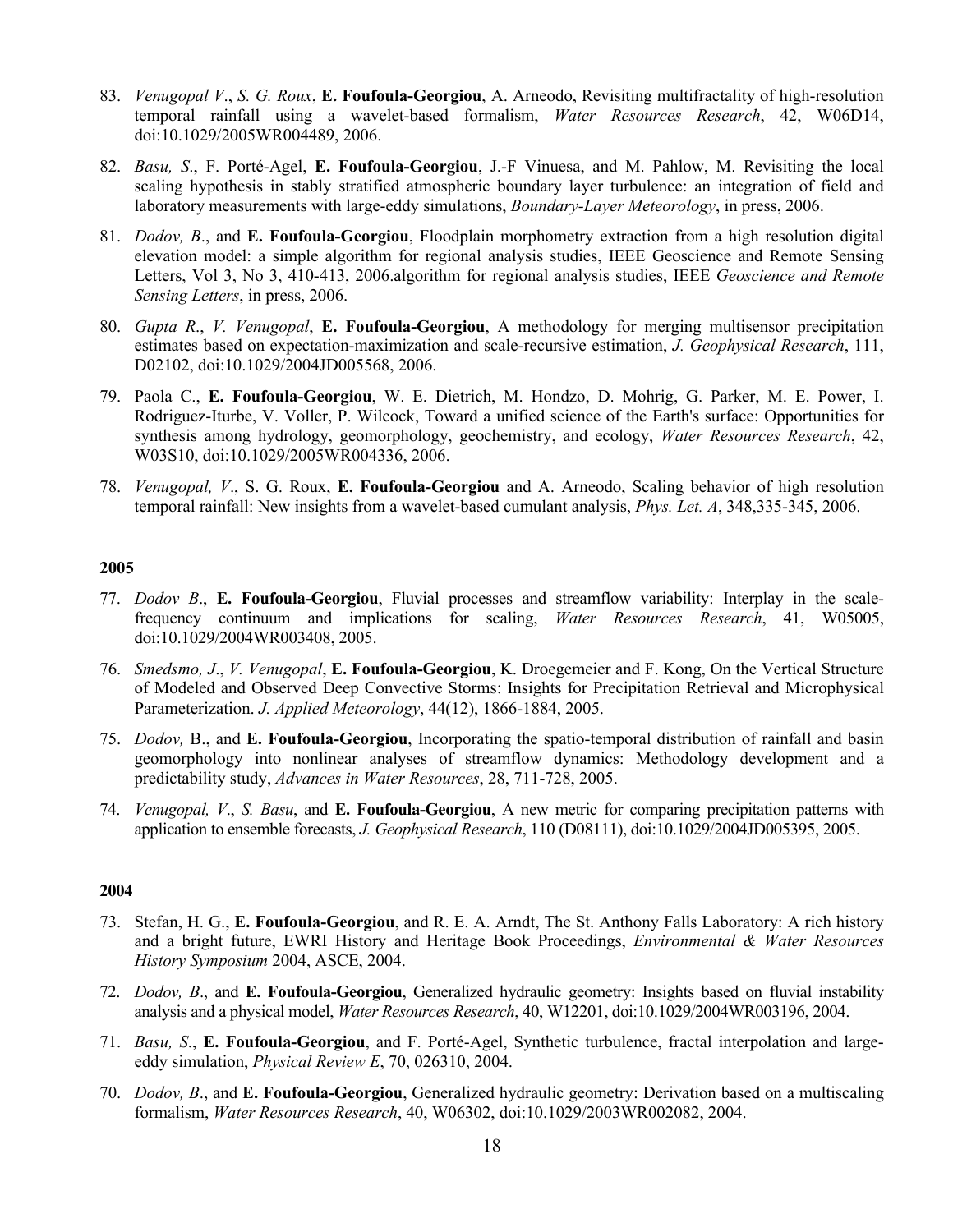- 69. Silberman, E., R. E. A. Arndt, G. Parker, **E. Foufoula-Georgiou**, and C. Paola, The St. Anthony Falls Laboratory in History in *Henry P G Darcy, and Other Pioneers in Hydraulics: Contributions in Celebration of the 200th Birthday of Henry Darcy*, Brown et al. (ed.), ASCE, 2003.
- 68. *Venugopal V*., F. Porté-Agel, **E. Foufoula-Georgiou** and M. Carper, Multiscale interactions between surface shear stress and velocity in turbulent boundary layers, *J. Geophysical Research*, 108(D19), doi:10.1029/2002JD003025 (2003JD004285), 2003.
- 67. *Harris, D*., **E. Foufoula-Georgiou**, and C. Kummerow, Effects of under-represented precipitation variability and partial beamfilling on microwave rainfall retrievals, *J. Geophysical Research*, 108(D8), 10.1029/2001JD001144, 2003.
- 66. *Tustison, B*., *D. Harris*, and **E. Foufoula-Georgiou**, Scale-Recursive estimation for multi-sensor QPF verification: A preliminary assessment, *J. Geophysical Research*, 108(D8), 8377-8390, 2003.

## **2002**

- 65. *Basu, S*., **E. Foufoula-Georgiou**, and F. Porté-Agel, Predictability of atmospheric boundary-layer flows as a function of scale, *Geophysical Research Letters*, doi: 10.1029 / 2002GL015497, 2002.
- 64. *Basu, S.,* and **E. Foufoula-Georgiou**, Detection of nonlinearity and chaoticity in time series using the transportation distance function, *Physics Letters A*, 301(5-6), 413-423, 2002.

- 63. *Harris, D*., **E. Foufoula-Georgiou**, K. Droegemeier, and T. Levit, Multi-scale statistical properties of a high-resolution precipitation forecast, *J. Hydrometeorology*, 2(4), 406-418, 2001.
- 62. **Foufoula-Georgiou, E**. and *V. Venugopal*, Patterns and organization in precipitation, in *Spatial Patterns in Catchment Hydrology-Observations and Modelling*, R. Grayson and G. Blöschl (eds.), *Cambridge University Press*, 2001.
- 61. Paola, C. and **E. Foufoula-Georgiou**, Statistical geometry and dynamics of braided rivers, in *Gravel-Bed Rivers*, M. P. Mosely (ed.), *New Zealand Hydrological Society*, Wellington, NZ, 2001.
- 60. *Nykanen, D*. and **E. Foufoula-Georgiou**, Soil moisture variability and its effect on scale-dependency of nonlinear parameterizations in coupled land-atmosphere models, *Advances in Water Resources*, 24(9-10), 1143-1157, 2001.
- 59. *Tustison, B*., *D. Harris*, and **E. Foufoula-Georgiou**, Scale issues in verification of precipitation forecasts, *J. Geophysical Research*, 106(D11), 11,775-11,784, 2001.
- 58. *Harris, D*. and **E. Foufoula-Georgiou**, Subgrid variability and stochastic downscaling of modeled precipitation and its effects on radiative transfer computations, *J. Geophysical Research*, 106(D10), 10349- 10362, 2001.
- 57. **Foufoula-Georgiou, E**. and *V. Sapozhnikov*, Scale invariances in the morphology and evolution of braided rivers, *Mathematical Geology*, 33(3), 2001.
- 56. *Nykanen, D*., **E. Foufoula-Georgiou**, and W. Lapenta, Impact of small-scale rainfall variability on largerscale spatial organization of land-atmosphere fluxes, *J. Hydrometeorology*, 2(2), 105-121, 2001.
- 55. Hornberger, G.M., J.D. Aber, J. Bahr, R.C. Bales, K. Beven, **E. Foufoula-Georgiou**, G. Katul, J.L. Kinter III, R.D. Koster, D. Lettenmaier, D. McKnight, K. Miller, J.O. Roads, B.R. Scanlon, and E. Smith, A plan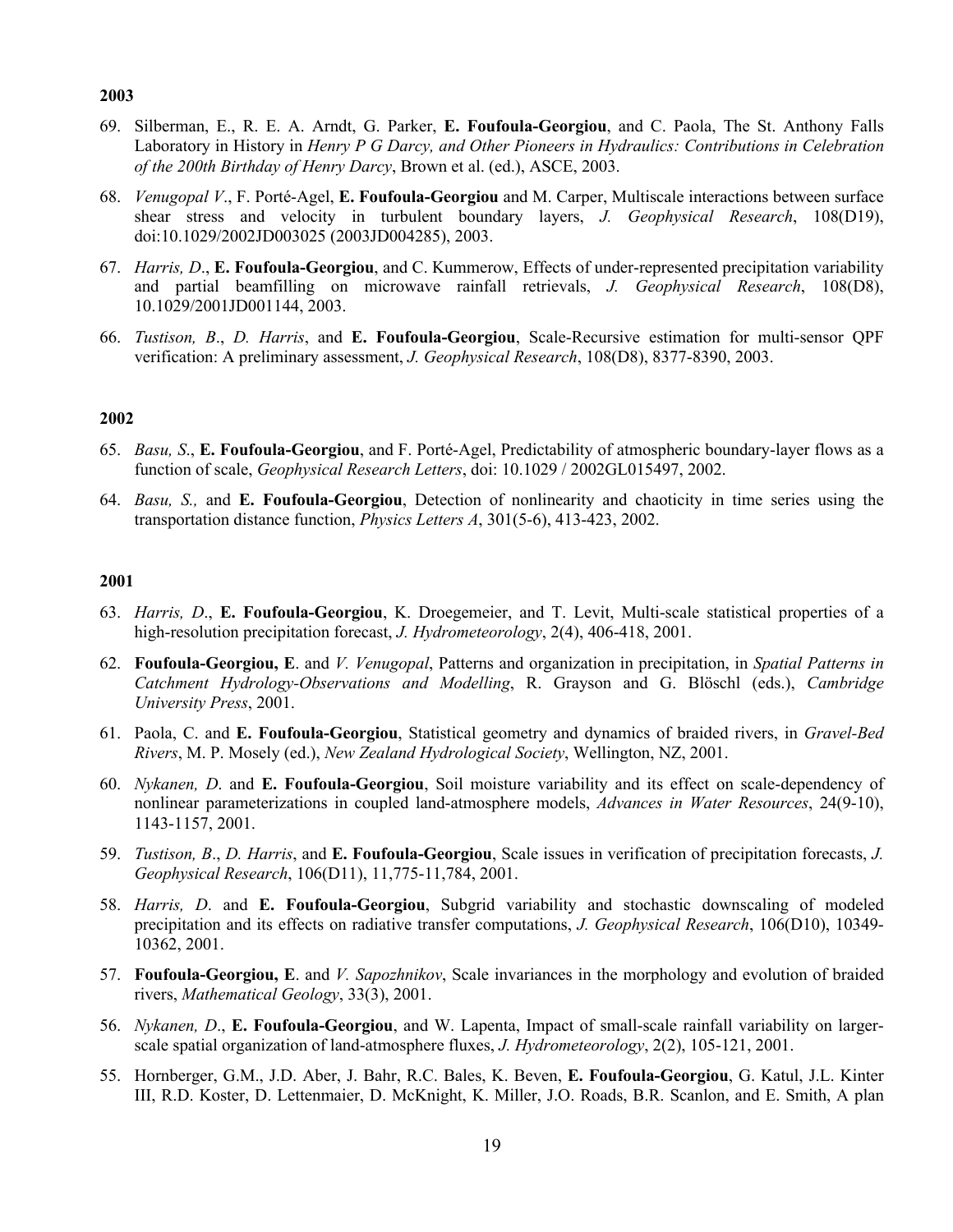for a new science initiative on the Global Water Cycle, *US Global Change Research Program*, Washington DC, May 2001.

#### **Before 2000**

- 54. Droegemeier, K. K., J. D. Smith, S. Businger, C. Doswell III, J. Doyle, C. Duffy, **E. Foufoula-Georgiou,** T. Graziano, L.D. James, W. Krajewski, M. LeMone, D. Lettenmaier, C. Mass, R. Pielke Sr., P. Ray, S. Rutledge, J. Schaake, and E. Zipser, Hydrological aspects of weather prediction and flood warnings: Report of the Ninth Prospectus Development Team of the U.S. Weather Research Program, *Bulletin of the American Meteorological Society*, 81(11), 2665-2680, 2000.
- 53. *Zepeda-Arce, J*, **E. Foufoula-Georgiou**, and K. Droegemeier, Space-time rainfall organization and its role in validating quantitative precipitation forecasts, *J. Geophysical Research*, 105(D8), 10,129-10,146, 2000.
- 52. *Cârsteanu,* A., **E. Foufoula-Georgiou**, and *V. Venugopal*, Event-specific multiplicative cascades for temporal rainfall, *J. Geophysical Research*, 104(D24), 31611-622, 1999.
- 51. *Venugopal, V*., **E. Foufoula-Georgiou**, and *V. Sapozhnikov*, Evidence of dynamic scaling in space-time rainfall, *J. Geophysical Research*, 104(D24), 31599-610, 1999.
- 50. *Venugopal, V*., **E. Foufoula-Georgiou**, and *V. Sapozhnikov*, A space-time downscaling model for rainfall, *J. Geophysical Research*, 104(D16), 19,705-721, 1999.
- 49. *Sapozhnikov, V*. and **E. Foufoula-Georgiou**, Horizontal and vertical self-organization of braided rivers towards a critical state, *Water Resources Research*, 35(3), 843-851, 1999.
- 48. *Sapozhnikov, V*., B. Murray, C. Paola, and **E. Foufoula-Georgiou**, Validation of braided-stream models: Spatial state-space plots, self-affine scaling and island shapes, *Water Resources Research*, 34(9), 2353-2364, 1998.
- 47. *Nykanen, D*., **E. Foufoula-Georgiou**, and *V. Sapozhnikov*, Study of spatial scaling in braided river patterns using synthetic aperture radar imagery, *Water Resources Research*, 34(7), 1795-1807, 1998.
- 46. **Foufoula-Georgiou, E**. and *V. Sapozhnikov*, Anisotropic scaling in braided rivers: An integrated theoretical framework and results from application to an experimental river, *Water Resources Research*, 34(4), 863-867, 1998.
- 45. **Foufoula-Georgiou**, E., On stochastic theories of space-time rainfall: Some recent results and open problems, in *Stochastic Methods in Hydrology: Rain, Landforms and Floods*, Gupta et al. (eds.), Vol. 7 in the Advanced Series on Statistical Sciences and Applied Probability, *Word Scientific*, 1997.
- 44. *Cârsteanu, A*., *V. Sapozhnikov*, *V. Venugopal*, and **E. Foufoula-Georgiou**, Absolute optimal time-frequency basis–a research tool, *J. Phys. A: Math. and Gen.*, 30, 7133-7146, 1997.
- 43. *Zhang, S.* and **E. Foufoula-Georgiou**, Subgrid scale rainfall variability and effects on atmospheric and surface variable prediction, *J. Geophysical Research* 102 (D6), 19,559-573, 1997.
- 42. *Kumar, P*. and **E. Foufoula-Georgiou**, Wavelet analysis for geophysical applications, *Reviews in Geophysics*, 35(4), 385-412, 1997.
- 41. *Cârsteanu, A.* and **E. Foufoula-Georgiou**, Non-trivial scaling in the loss of prediction information with aggregation in hourly precipitation, *J. Geophysical Research*, 102(D6), 6631-6636, 1997.
- 40. *Sapozhnikov, V*. and **E. Foufoula-Georgiou**, Experimental evidence of dynamic scaling and self-organized criticality in braided rivers, *Water Resources Research*, 33(8), 1983-1991, 1997.
- 39. *Cârsteanu, A.* and **E. Foufoula-Georgiou**, Assessing dependence among weights in a multiplicative cascade model of temporal rainfall, *J. Geophysical Research*, 101(D21), 26,363-26,370, 1996.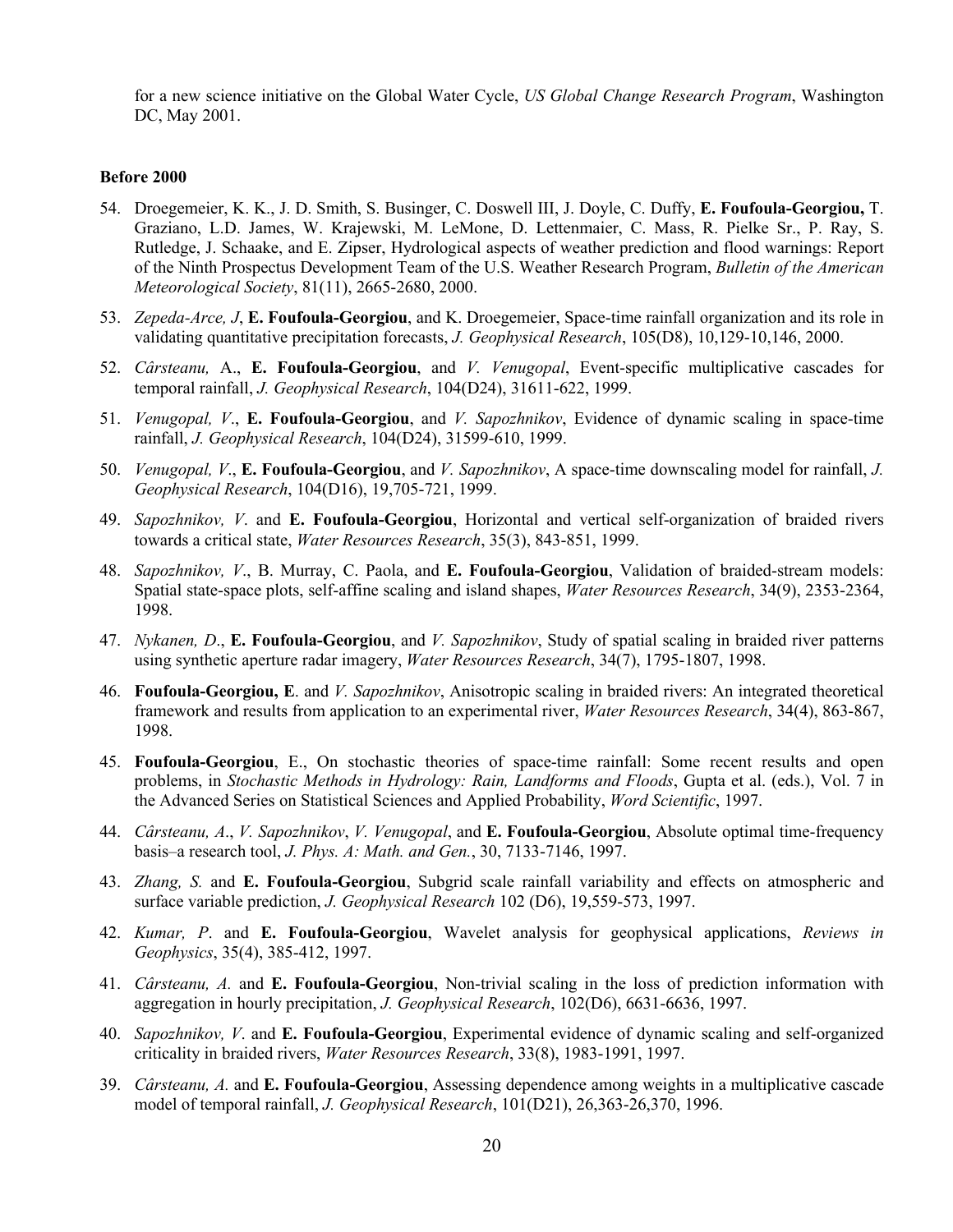- 38. *Perica, S.* and **E. Foufoula-Georgiou**, A Model for multiscale disaggregation of spatial rainfall based on coupling meteorological and scaling descriptions, *J. Geophysical Research*, 101(D21), 26,347-26,361, 1996.
- 37. *Perica, S*. and **E. Foufoula-Georgiou**, Linkage of scaling and thermodynamic parameters of rainfall: results from midlatitude mesoscale convective systems, *J. Geophysical Research*, 101(D3), 7431-7448, 1996.
- 36*. Sapozhnikov, V*. and **E. Foufoula-Georgiou**, Self-affinity in braided rivers, *Water Resources Research*, 32(5), 1429-1439, 1996.
- 35. *Sapozhnikov, V*. and **E. Foufoula-Georgiou**, Do the current landscape evolution model show self-organized criticality? *Water Resources Research*, 32(4), 1109-1112, 1996.
- 34. *Venugopal, V*. and **E. Foufoula-Georgiou**, Energy decomposition of rainfall in the time-frequency-scale domain using wavelet packets, *J. Hydrology*, 187, 3-27, 1996.
- 33. Franchini, M., *K. R. Helmlinger*, **E. Foufoula-Georgiou**, and E. Todini, Stochastic storm transposition coupled with rainfall/runoff modeling for estimation of exceedance probabilities of design floods, *J. Hydrology*, 175, 511-532, 1996.
- 32. *Kumar, P*. and **E. Foufoula-Georgiou**, A multicomponent self-similar characterization of rainfall fluctuations, in *Environmental Studies*, M. Wheeler et al. (eds.), *Springer-Verlag, N.Y.*, 1995.
- 31. *Sapozhnikov, V.* and **E. Foufoula-Georgiou**, Study of self-similar and self-affine objects using logarithmic correlation integral, *J. Phys. A: Math. and Gen.*, 28, 559-571, 1995.
- 30. **Foufoula-Georgiou, E**. and W. Krajewski, Recent advances in rainfall modeling, estimation, and forecasting, U.S. National Rep. to *Int. Union of Geodesy and Geophysics (1991-1994)*, *Reviews in Geophysics*, 1125-1137, July 1995.
- 29. *Kumar, P*. and **E. Foufoula-Georgiou**, Introduction to wavelet transforms, in *Wavelets in Geophysics*, E. Foufoula-Georgiou and P. Kumar (editors), *Academic Press*, 1994.
- 28. *Kumar, P.* and **E. Foufoula-Georgiou**, Characterizing multiscale variability of zero intermittency in spatial rainfall, *J. Applied Meteorology*, 33(12), 1516-1525, 1994.
- 27. *Kumar, P.,* P. Guttorp, and **E. Foufoula-Georgiou**, A probability weighted moment test to assess simple scaling, *J. Stochastic Hydrology and Hydraulics*, 8, 173-183, 1994.
- 26. Stedinger, J., R. Vogel and **E. Foufoula-Georgiou**, Frequency analysis of extreme events, Chapter 18, in *Handbook of Hydrology*, *McGraw Hill*, 1993.
- 25. Montgomery, D. and **E. Foufoula-Georgiou**, Channel network source representation for Digital Elevation Models, *Water Resources Research*, 29(12), 3925-3934, 1993.
- 24. Koutsoyiannis, D. and **E. Foufoula-Georgiou**, A scaling model of storm hyetograph, *Water Resources Research*, 29(7), 2345-2361, 1993.
- 23. *Helmlinger, K*., *P. Kumar* and **E. Foufoula-Georgiou**, On the use of DEM data for Hortonian and fractal analyses of channel networks, *Water Resources Research*, 29(8), 2599-2613, 1993.
- 22. *Kumar P.* and **E. Foufoula-Georgiou**, A multicomponent decomposition of spatial rainfall fields: 2. selfsimilarity in fluctuations, *Water Resources Research*, 29(8), 2533-2544, 1993.
- 21. *Kumar P*. and **E. Foufoula-Georgiou**, A multicomponent decomposition of spatial rainfall fields: 1. segregation of large and small scale features using wavelet transforms, *Water Resources Research*, 29(8), 2515-2532, 1993.
- 20. *Kumar,* P. and **E. Foufoula-Georgiou**, A new look at rainfall fluctuations and scaling properties of spatial rainfall, *J. Applied Meteorology*, 32(2), 209-222, 1993.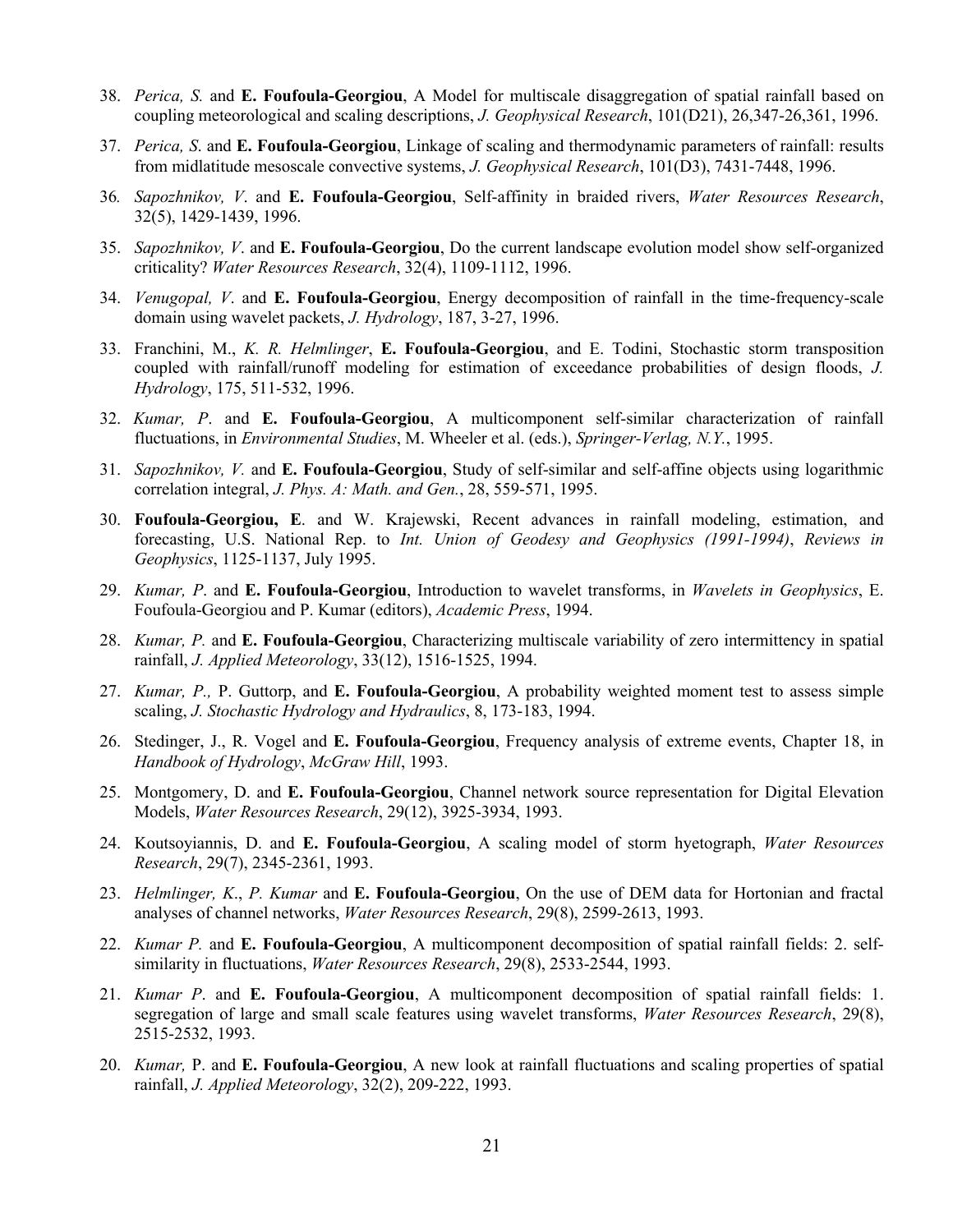- 19. **Foufoula-Georgiou, E**., Self-similarity: theory and applications in hydrology, *EOS Transactions*, American Geophysical Union, 73(49), p. 532, 1992.
- 18. Georgakakos, K. P. and **E. Foufoula-Georgiou**, Real-time coupling of hydrological and meteorological models for flood forecasting, Chapter 9, in *Recent Advances in the Modelling of Hydrological Systems*, D. Bowles and E. O'Connell (eds.), *Reidl Publ. Co.*, 1991.
- 17. **Foufoula-Georgiou, E**. and K. P. Georgakakos, Recent advances in space-time precipitation modeling and forecasting, Chapter 3, in *Recent Advances in the Modelling of Hydrological Systems*, D. Bowles and E. O'Connell (eds.), *Reidel Publ. Co.*, 1991.
- 16. *Andricevic, R*. and **E. Foufoula-Georgiou**, A transfer function approach to sampling network design for groundwater contamination, *Water Resources Research*, 27(10), 2759-2769, 1991.
- 15. *Andricevic, R*. and **E. Foufoula-Georgiou**, Modeling kinetic non-equilibrium using the first two moments of the residence time distribution, *J. Stochastic Hydrology and Hydraulics*, 5, 155-171, 1991.
- 14. **Foufoula-Georgiou, E.,** Convex interpolation for gradient dynamic programming, *Water Resources Research*, 27(1), 31-36, 1991.
- 13. **Foufoula-Georgiou, E**., Review of the book "Floods: Hydrological, Sedimentological, and Geomorphological Implications," by K. Beven and P. Carling (eds.), 290 pp., *John Wiley and Sons*, 1989, *Bulletin American Meteorological Society*, 71(7), 1031–1934, 1990.
- 12. *Kumar, P*. and **E. Foufoula-Georgiou**, Fourier domain shape analysis methods: A brief review and an illustrative application to rainfall area evolution, *Water Resources Research*, 26(9), 2219-2227, 1990.
- 11. *Wilson, L. L*. and **E. Foufoula-Georgiou**, Regional rainfall frequency analysis via stochastic storm transposition, *J. Hydraulic Engineering*, ASCE, 116(7), 859-880, 1990.
- 10. **Foufoula-Georgiou, E**. and *L. L. Wilson*, In search of similarities in extreme rainstorms, *J. Geophysical Research*, 95(D3), 2061-2072, 1990.
- 9. **Foufoula-Georgiou, E**., A probabilistic storm transposition approach for estimating exceedance probabilities of extreme precipitation depths, *Water Resources Research*, 25(5), 799-816, 1989.
- 8. Kitanidis, P. and **E. Foufoula-Georgiou**, *Reply to Comment on* Error analysis of conventional discrete and gradient dynamic programming, by K. Ponnambalam and B. J. Adams, *Water Resources Research*, 24(12), 2105–2106, 1988.
- 7. **Foufoula-Georgiou,** E. and P. K. Kitanidis, Gradient dynamic programming for stochastic optimal control of multidimensional water resources systems, *Water Resources Research*, 24(8), 1345-1359, 1988.
- 6. **Foufoula-Georgiou, E**. and P. Guttorp, Assessment of a class of Neyman-Scott models for temporal rainfall, *J. Geophysical Research*, 92(D8), 9679-9682, 1987.
- 5. **Foufoula-Georgiou, E**. and D. P. Lettenmaier, A Markov renewal model for rainfall occurrences, *Water Resources Research*, 23(5), 875-884, 1987.
- 4. Kitanidis, P. K. and **E. Foufoula-Georgiou**, Error analysis of conventional discrete and gradient dynamic programming, *Water Resources Research*, 23(5), 845-858, 1987.
- 3. **Foufoula-Georgiou, E**. and T. T. Georgiou, Interpolation of binary series based on discrete-time Markov chain models, *Water Resources Research*, 23(3), 515-518, 1987.
- 2. **Foufoula-Georgiou, E**. and P. Guttorp, Compatibility of continuous rainfall occurrence models with discrete rainfall observations, *Water Resources Research*, 22(8), 1316-1322, 1986.
- 1. **Foufoula-Georgiou, E**. and D. P. Lettenmaier, Continuous-time versus discrete-time point process models for rainfall occurrence series, *Water Resources Research*, 22(4), 531-542, 1986.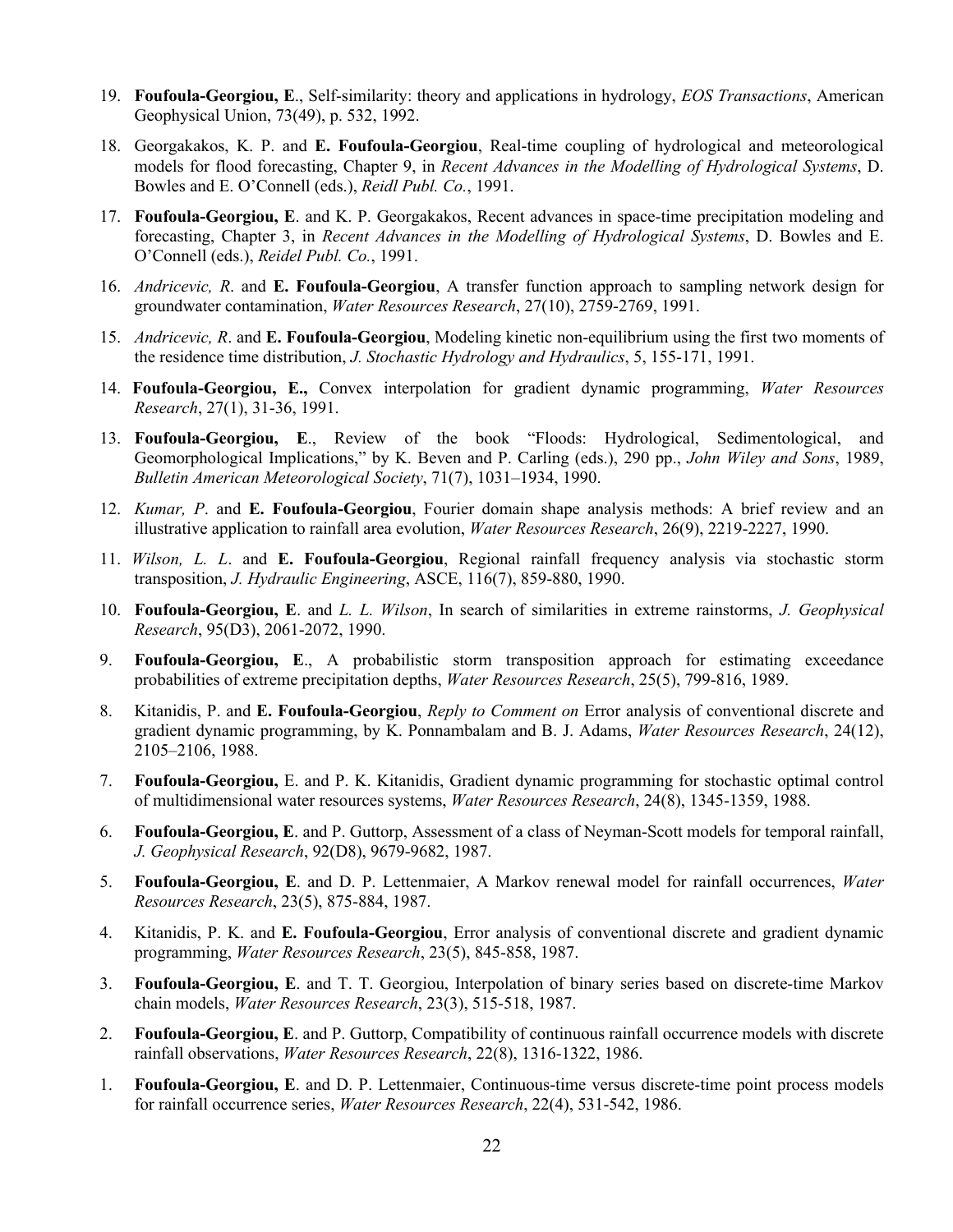# **BOOKS, NATIONAL ACADEMIES NRC REPORTS, EDITED VOLUMES**

- 1. Foufoula-Georgiou, E. and P. Kumar (eds), *Wavelets in Geophysics*, Academic Press, 373 pages, 1994.
- 2. NRC *Challenges and Opportunities in the Hydrologic Sciences.* Washington, DC: The National Academies Press, 2012.
- 3. NRC Progress and Priorities of US Weather Research and Research to Operations *When Weather Matters: Science and Service to Meet Critical Societal Needs.* Washington, DC: The National Academies Press, 2010.
- 4. NSF Advisory Committee for Geosciences. *GEO Vision Report.* Arlington, VA: National Science Foundation, October 2009.
- 5. NRC Committee to Assess the National Weather Service Advanced Hydrologic Prediction Service Initiative, National Research Council. *Toward a New Advanced Hydrologic Prediction Service (AHPS).* Washington, DC: The National Academies Press, 2006.
- 6. NRC Committee on Hydrologic Science. *Report of a Workshop on Predictability & Limits-To-Prediction in Hydrologic Systems.* Washington, DC: The National Academies Press, 2002.
- 7. National Research Council. *Envisioning the Agenda for Water Resources Research in the Twenty-First Century.* Washington, DC: The National Academies Press, 2001.
- 8. Hornberger, G.M., J.D. Aber, J. Bahr, R.C. Bales, K. Beven, E. Foufoula-Georgiou, G. Katul, J.L. Kinter III, R.D. Koster, D. P. Lettenmaier, D. McKnight, K. Miller, K. Mitchell, J.O. Roads, B.R. Scanlon, and E. Smith. *A Plan for a New Science Initiative on the Global Water Cycle.* Washington, DC: U.S. Global Change Research Program, 2001.
- 9. NRC Committee on Risk Analysis and Uncertainty in Flood Damage Reduction Studies, National Research Council. *Risk Analysis and Uncertainty in Flood Damage Reduction Studies.* Washington, DC: The National Academies Press, 2000.
- 10. Foufoula-Georgiou, E. and C. Stark (editors), "Stochastic Transport and Emergent Scaling on Earth's surface", special collection of papers, in progress, *J. Geophysical Research – Earth Surface*, 2009
- 11. Foufoula-Georgiou, E. and A. Tsonis (editors), "Space-time Variability and Dynamics of Rainfall", A special collection of papers, Reprinted from *J. Geophysical Research -- Atmospheres*, 1997.
- 12. Foufoula-Georgiou, E. and P. Kumar, (editors), *Wavelets in Geophysics*, Academic Press, 373 pages, 1994.

## **PAPERS PRESENTED IN CONFERENCES**

There are over 500 papers that have been presented in major international conferences including American Geophysical Union (AGU), European Geosciences Union (EGU), Chapman Conferences, International Association of Hydrologic Sciences, International Conference on Precipitation, etc. Abstracts are published and available on the web.

## **INVITED PRESENTATIONS**

There are over 200 invited presentations in meetings, special guest lectures, plenaries, and University colloquia.

## **COLLABORATORS**

K. Droegemeier (Meteorology, U of Oklahoma), T. Georgiou (EECS, U of California Irvine), P. Guttorp (Statistics, U of Washington), D. Koutsoyiannis (Hydrology, NTUA, Greece), G. Parker (Sediment transport, U of Illinois UC), C. Paola (Geomorphology, U of Minnesota), J. Stedinger (Statistical Hydrology, Cornell), E. Todini and M. Franchini (Hydrology, U of Bologna), F. Porté-Agel (Atmospheric Boundary Layer, EPFL), C. Kummerow (Atmospheric Sciences, Colorado State University), S. Yuter (Meteorology, NCSU), I. Zaliapin (Mathematics, U of Nevada, Reno), W. Dietrich (Geomorphology, U of California, Berkeley), A. Arneodo (Turbulence, Ecole Normale Superieure de Lyon, France), S. Roux (Turbulence, Ecole Normale Superieure de Lyon, France), C. Stark (Mathematical Geomorphology, University of Columbia), M. Power (Ecology, U of California, Berkeley), M. Ghil (Atmospheric Dynamics, Ecole Normale Superieure, Paris, France), M.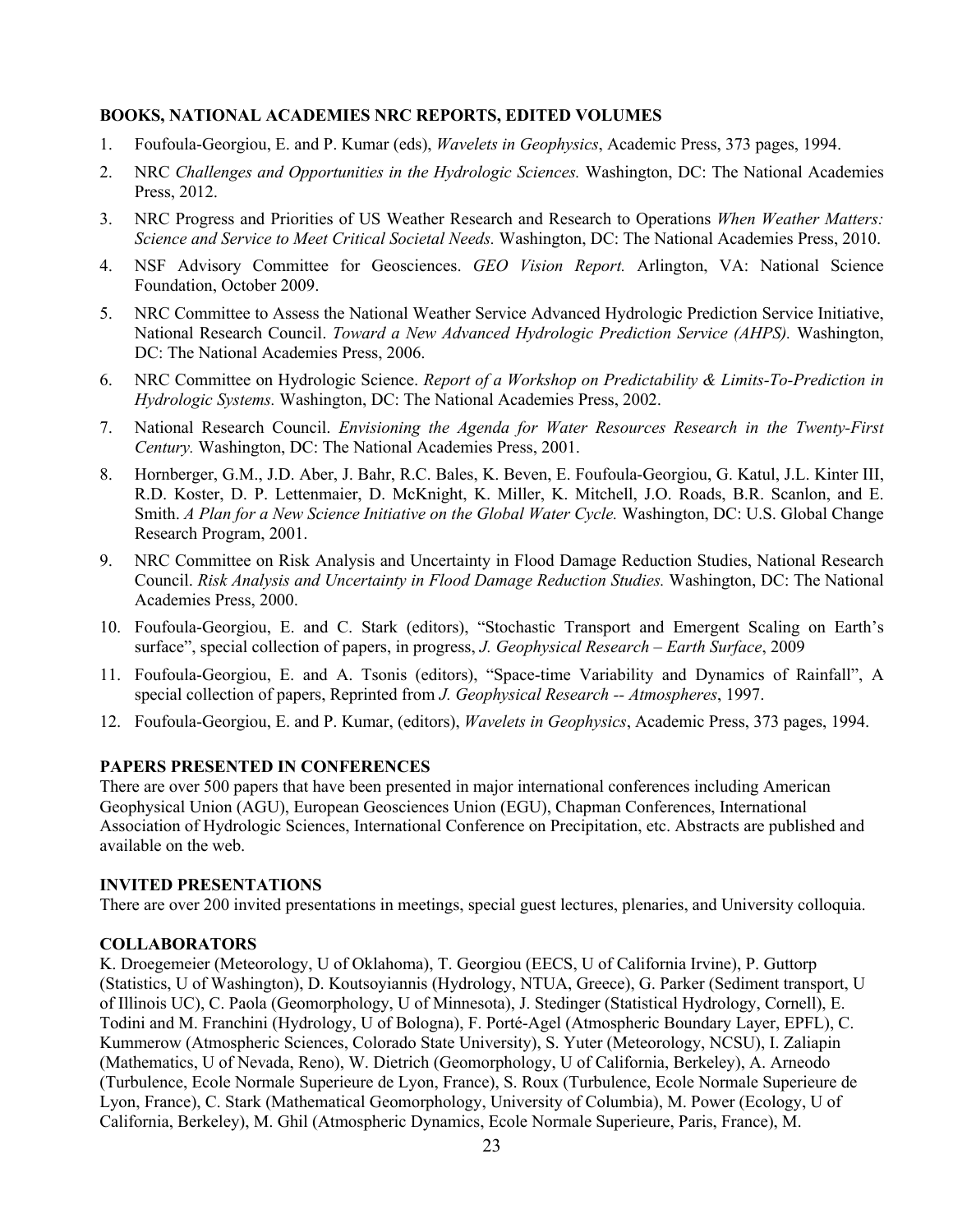Meerschaert (Mathematics, Michigan State University), G. Sapiro (EE, Duke University), M. Guala (University of Minnesota), P. Belmont (Utah State University), J. Randerson (UCI), P. Smyth (UCI), M. Pritchard (UCI), J-Y Yu (UCI), A. AghaKouchak (UCI), Brett Sanders (UCI), Tirtha Banerjee (UCI)

**GRADUATE ADVISORS**: Dennis P. Lettenmaier (U of Washington), Wayne C. Huber (U of Florida)

## **GRADUATE and POSTGRADUATE ADVISEES:**

| <b>Former Advisees</b> |                                                                                                                                                                                                                                                                                                                                                                                                                                                                                                                 |
|------------------------|-----------------------------------------------------------------------------------------------------------------------------------------------------------------------------------------------------------------------------------------------------------------------------------------------------------------------------------------------------------------------------------------------------------------------------------------------------------------------------------------------------------------|
| PhD students:          | Praveen Kumar (1993), Sanja Perica (1995), Alin Cârsteanu (1997), Venu Venugopal<br>(1999), Deborah Nykanen (2000), Boyko Dodov (2003), Sukanta Basu (2004), Chandana<br>Gangodagamage (2009), Paola Passalacqua (2009), Arvind Singh (2011), Vamsi Ganti<br>(2012), Mohammad Ardeshir Ebtehaj (2013), Jon Czuba (2016), Jon Schwenk (2016),<br>Mohammad Danesh-Yazdi (2017), Zeinab Takbiri (2018), Antonios Mamalakis (2020) –<br>please see my web site for their current positions (http://efi.eng.uci.edu) |
| M.S. students:         | Larry Wilson (1989), Praveen Kumar (1989), Geoff Griffin (1991), Keith Helmlinger<br>(1992), Igor Jankovic (1992), Thomas Rasmussen (1992), Venu Venugopal (1995),<br>Deborah Nykanen (1997), Jesus Zepeda-Arce (2000), B. Tustison (2001), Jamie<br>Smedsmo (2004), Rohit Gupta (2004), Lisa Tilman (2005), Paola Passalacqua (2005, co-<br>advised with Fernando Porté-Agel), Nikos Theodoratos (2006), Birdoha Basu (2011)                                                                                   |
|                        | Research Associates: Daniel Harris, Victor Sapozhnikov, Shuxia Zhang, Venu Venugopal, Boyko Dodov,<br>Sukanta Basu, Rohan Shreshtha, Bruno Lashermes, Ion Iorgulescu, Kurt Fienberg,<br>Arvind Singh, Stefano Zanardo, Diego Ponce de Leon Barido, Amy Hansen, Zi Wu<br>(UCI), Yannis Dialynas (UCI), Anthony Longjas (UCI), Simon Papalexiou (UCI),<br>Alejandro Tejedor (UCI)                                                                                                                                 |
| Visiting Scientists:   | Dr. Fengxia Li, Visiting Scholar at UCI; Lecturer, College of Architecture, Xi'an<br>University of Architecture and Technology, Shaanxi Province (2018-2019)                                                                                                                                                                                                                                                                                                                                                    |

## **Present Advisees (UCI)**

PhD students: Lawrence Vulis, Yifu Gao (co-advised with Jasper Vrugt)

Post-doctoral Fellow: Clement Guilloteau, Janine Baijnath-Rodino, Phong Le, Hongbo Ma, Runze Li

Affiliate Scientist: Dr. Alejandro Tejedor, Senior Scientist at UCI

## **Foreign PhD Student External Advisor/Examiner**

Davide Ceresetti, University of Grenoble (PhD, 2005) Athansios Paschalis, ETH (PhD, 2013) Niannian Fan, Tsinghua University (PhD, 2014) Nicola Durighetto (MS, 2018)

# **THESES OF ADVISED GRADUATE STUDENTS:**

**Kumar, Praveen**. MS, 1989 April*, "A Stochastic Simulation Model for Space-time Description of Rainfall"* Adv. E. Foufoula-Georgiou, Department of Civil Engineering, Iowa State University.

**Griffin, Geoffrey**. Master of Science, 1991 August, *"Reservoir Operation Optimization: A case Study for the*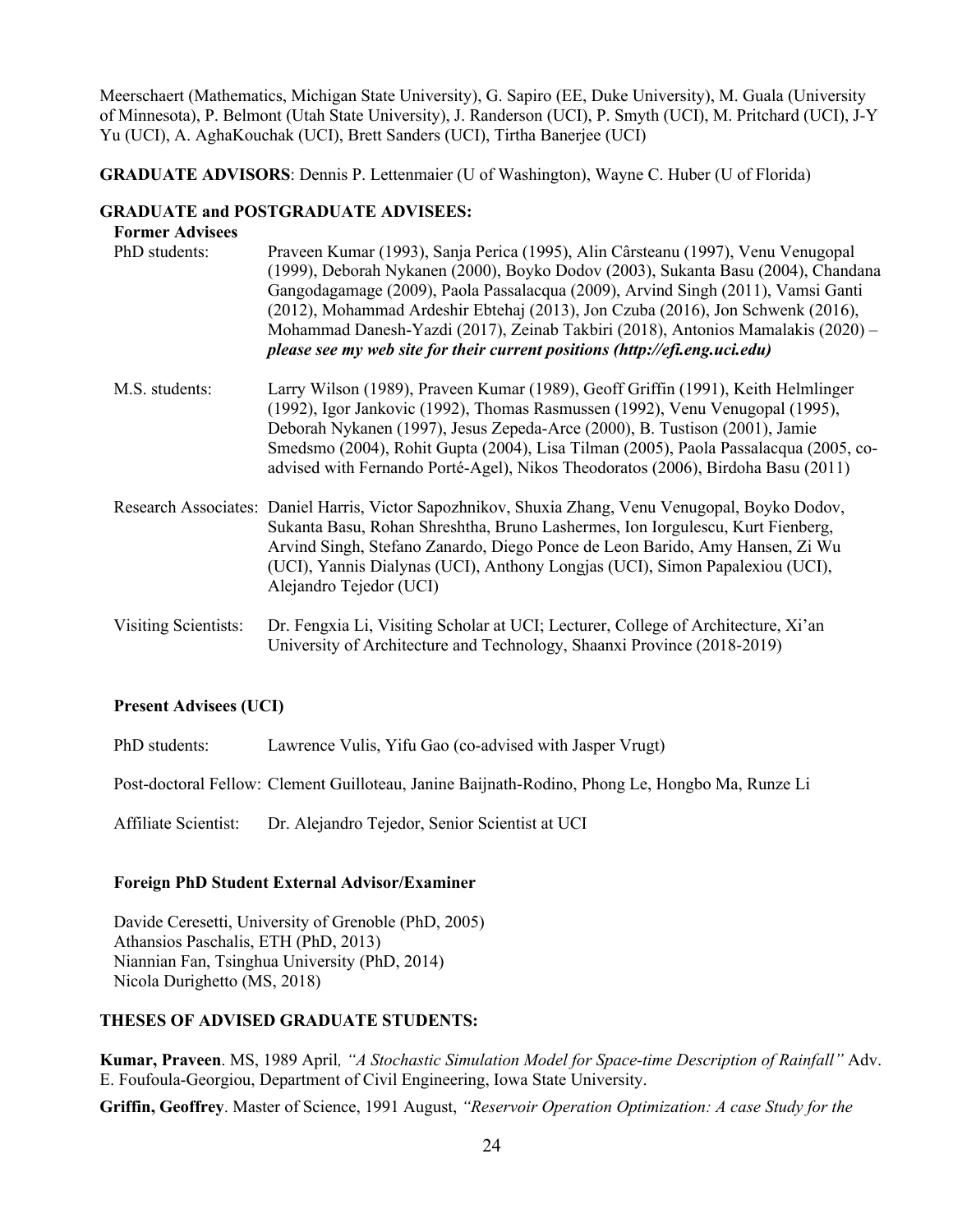*Lake Zumbro Hydropower Facility*", Adv. E. Foufoula-Georgiou, Department of Civil Engineering, University of Minnesota.

**Helmlinger, Keith**. MS, 1992 November, *"Estimation of Morphometric and Scaling Properties of River Networks from Digital Elevation Data*", Adv. E. Foufoula-Georgiou, Department of Civil Engineering, University of Minnesota.

**Rasmussen, Thomas**. Master of Science, 1992 May, *"Analysis of Atrazene Levels in the Lower Missouri River*", Adv. E. Foufoula-Georgiou, Department of Civil Engineering, University of Minnesota.

**Jankovic, Igor**. Master of Science, 1993 May, *"Numerical Simulation of Groundwater Recharge: Spatial and Temporal Analysis*", Adv. R. Andricevic, E. Foufoula-Georgiou and R. Barnes, Department of Civil Engineering, University of Minnesota.

**Kumar, Praveen**. PhD, 1993 April, *"Multiscale Study of Rainfall Fields Via Wavelet Transforms for Identifying Scaling Characteristics*", Adv. E. Foufoula-Georgiou, Department of Civil Engineering, University of Minnesota.

**Venugopal, Vuruptur**. Master of Science, 1995 November, *"Time-Frequency-Scale Analysis of Temporal Rainfall",* Adv. E. Foufoula-Georgiou, Department of Civil Engineering, University of Minnesota.

**Carsteanu, Alin-Andrei**. PhD, 1997 December, *"Space-Time Rainfall Modeling: Considerations of Scaling and Dynamics*", Adv. E. Foufoula-Georgiou, Department of Civil Engineering, University of Minnesota.

**Nykanen, Deborah**. MS, 1997 June, *"Study of the Morphology and Spatial Scaling of Braided Rivers Using Synthetic Aperture Radar Imagery*", Adv. E. Foufoula-Georgiou, Department of Civil Engineering, University of Minnesota.

**Venugopal, Vuruptur**. PhD, 1999 January, "*Spatio-Temporal Organization and Space-Time Downscaling of Precipitation Fields*", Adv. E. Foufoula-Georgiou, Department of Civil Engineering, University of Minnesota.

**Zepeda-Arce, Jesus**. Masters, 1999 February, *"Multiscale Statistical Measures for Assessment of Quantitative Precipitation Forecasts*", Adv. E. Foufoula-Georgiou, Department of Civil Engineering, University of Minnesota.

**Nykanen, Deborah K.** PhD, 2000 November, "*Space-Time Variability of Rainfall and Soil Moisture in Coupled Land-Atmosphere Modeling: Issues of Scale and Effect on Predicted Water and Energy Fluxes*", Adv. E. Foufoula-Georgiou, Department of Civil Engineering, University of Minnesota.

**Tustison, Benjamin T.** MS, 2001 May, *"Mutliscale Techniques for the Verification of Quantitative Precipitation Forecasts*", Adv. E. Foufoula-Georgiou, Department of Civil Engineering, University of Minnesota.

**Dodov, Boyko A.** PhD, 2003 August, *"Analysis of the Effects of Channel Morphometry and Network Topology on the Nonlinearity of Hydrologic Response as a Function of Scale*", Adv. E. Foufoula-Georgiou, Department of Civil Engineering, University of Minnesota.

**Basu, Sukanta**. PhD, 2004 December, *"Large-Eddy Simulation of Stably Stratified Atmospheric Boundary Layer Turbulence: A Scale-Dependent Dynamic Modeling Approach*", Adv. E. Foufoula-Georgiou, Department of Civil Engineering, University of Minnesota.

**Gupta, Rohit**. MS, 2004 June. "*Parametric and Non-Parametric Approaches for Validation and Blending of Multi-Sensor Precipitation Estimates*", Adv. E. Foufoula-Georgiou, Department of Civil Engineering, University of Minnesota.

**Smedsmo, Jamie L.** MS, 2004 June, "*A Statistical View of the Vertical Structure of Modeled and Observed Clouds: Insights for QPF Verification and Remote Sensing of Precipitation*", Adv. E. Foufoula-Georgiou, Department of Civil Engineering, University of Minnesota.

**Passalacqua, Paola**. Master's 2005 December, "*Scale Dependence and Subgrid-Scale Closure in Numerical Simulations of Landscape Evolution*", Adv. F. Porte-Agel, E. Foufoula-Georgiou and C. Paola, Department of Civil Engineering, University of Minnesota.

http://home.safl.umn.edu/bmackay/pub/Theses/Passalacqua\_Paola\_MSc\_2007.pdf

**Tilman, Elizabeth A.** MS, 2005 May, "*Scaling Relationships for the Depth and Width of Channels in an Experimental Braided River*", Adv. E. Foufoula-Georgiou, Department of Civil Engineering, University of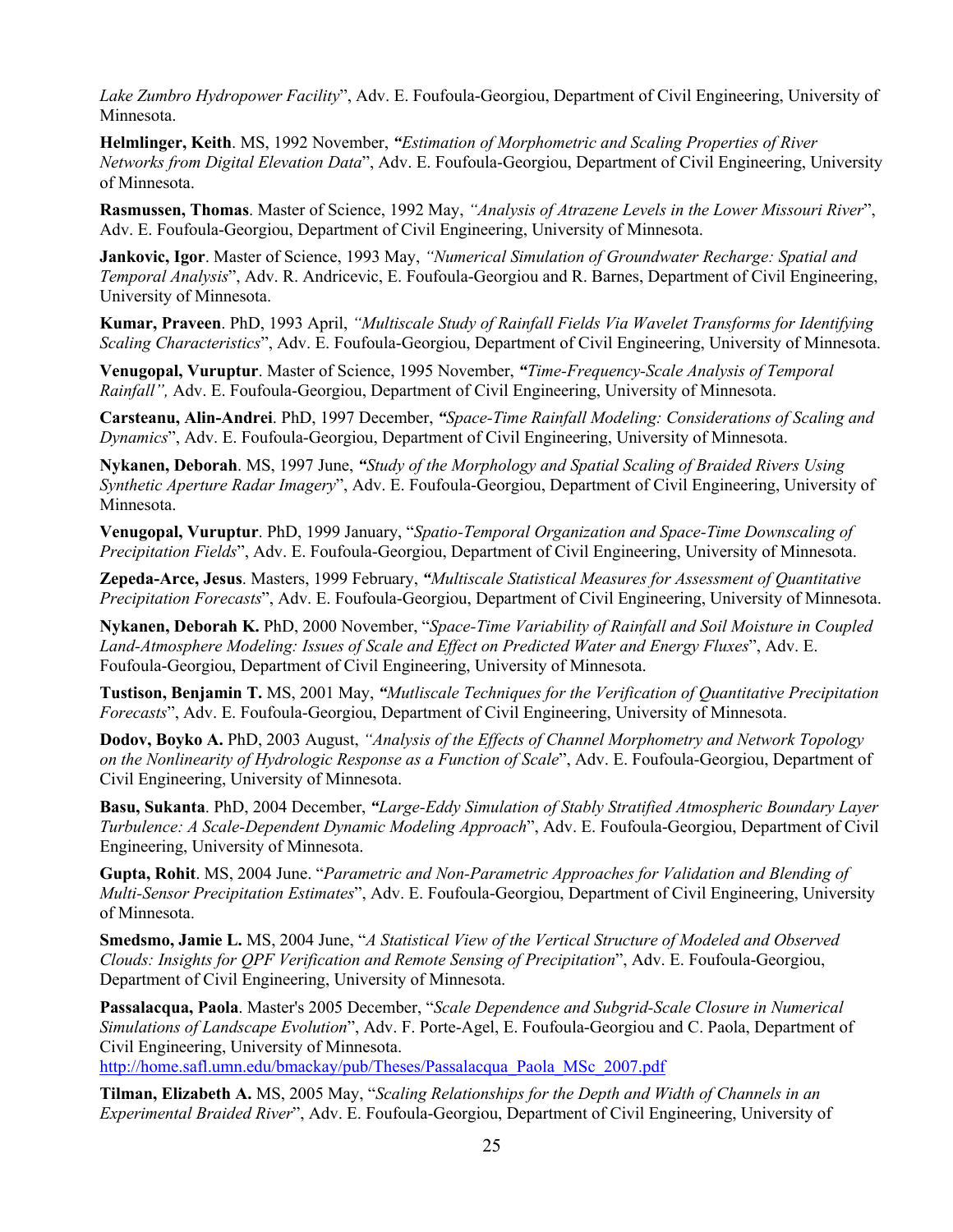Minnesota. http://home.safl.umn.edu/bmackay/pub/Theses/Tilman\_Lisa\_MS\_2005.pdf

**Theodoratos, Nikos**. MS, 2006 June, "*The Effect of Channel-Floodplain Interactions on the Scaling of Floods*", Adv. E. Foufoula-Georgiou, Department of Civil Engineering, University of Minnesota.

**Gangodagamage, Chandana**. PhD, 2009 September, "*Scale Invariance and Scaling Breaks - New Metrics for Inferring Process Signature from High Resolution LiDAR Topography*", Adv. E. Foufoula-Georgiou, Department of Civil Engineering, University of Minnesota. http://purl.umn.edu/57133

**Paola Passalacqua**. PhD, 2009, "*On the geometric and statistical signature of landscape forming processes,"* Adv. E. Foufoula-Georgiou, Department of Civil Engineering, University of Minnesota.

**Singh, Arvind**. PhD, 2011 December, *"Statistical Mechanics of Sediment Transport*", Adv. E. Foufoula-Georgiou, Department of Civil Engineering, University of Minnesota. http://library.safl.umn.edu/docs/theses/Singh\_Arvind\_PhD\_2011.pdf; http://purl.umn.edu/120031

**Ganti, Vamsi**. PhD, 2012, "*Non-local Theories of Geomorphic Transport: From Hillslopes to Rivers to Deltas to the Stratigraphic Record",* Adv. E. Foufoula-Georgiou, Department of Civil and Environmental Engineering, University of Minnesota.

**Mohammad Ardeshir Ebtehaj,** PhD, 2013, "*Hydrometeorological Inverse Problems via Sparse Regularization: Advanced Frameworks for Rainfall Downscaling, Fusion, and Assimilation"*, Adv. E. Foufoula-Georgiou, Department of Civil and Environmental Engineering, University of Minnesota.

**Jon Czuba**, PhD, 2016, "*A network-based framework for hydro-geomorphic modeling and decision support with application to space-time sediment dynamics, identifying vulnerabilities, and hotspots of change*", Adv. E. Foufoula-Georgiou, Department of Civil and Environmental Engineering, University of Minnesota.

http://conservancy.umn.edu/handle/11299/18171*3*

**Jon Schwenk**, PhD, 2016, "*Meandering rivers: interpreting dynamics from planform geometry and the secret lives of migrating meanders*", Adv. E. Foufoula-Georgiou, Civil and Environmental Engineering, University fo Minnesota, http://conservancy.umn.edu/handle/11299/183333

**Mohammad Danesh-Yazdi**, PhD, 2017, "*Inferring the impacts of anthropogenic changes and catchment spatial heterogeneity on the water cycle dynamics and transport time scales*", Adv. E. Foufoula-Georgiou, Department of Civil and Environmental Engineering, University of Minnesota, https://www.safl.umn.edu/mohammad-daneshyazdi-defends-phd-dissertation-titled-inferring-impacts-anthropogenic-changes-and-ca

**Zeinab Takbiri,** PhD, 2018, "*Multi-Satellite Remote Sensing of Land-Atmosphere Interactions: Advanced Data-Driven Methodologies for Passive Microwave Retrievals of Flood and Precipitation*", Adv. E. Foufoula-Georgiou (UCI), co-adv. M. Ardeshir Ebtehaj (UMN), Department of Civil and Environmental Engineering, https://conservancy.umn.edu/handle/11299/201100

**Antonios Mamalakis,** PhD, 2020, *"Links of climate variability and change with regional hydroclimate: Predictability, trends, and physical mechanisms on seasonal to decadal scales*", Adv. E. Foufoula-Georgiou (UCI), Department of Civil and Environmental Engineering.

## **SPONSORED RESEARCH**

(PI – Principal Investigator)

| NSF-Presidential Young Investigator Award (lead PI)                 | 1990-1995 | \$500,000 |
|---------------------------------------------------------------------|-----------|-----------|
| NSF-Critical Systems and Engineering Program (lead PI)              | 1988-1989 | \$100,000 |
| NSF-Hydrologic Sciences Program (lead PI)                           | 1992-1994 | \$150,000 |
| NASA-Tropical Rainfall Measuring Mission (TRMM) (lead PI) 1992-1995 |           | \$230,000 |
| NASA-Global Change Fellowship for P. Kumar (lead PI)                | 1992-1994 | \$90,000  |
| NASA-Global Change Fellowship for S. Perica (lead PI)               | 1994-1996 | \$90,000  |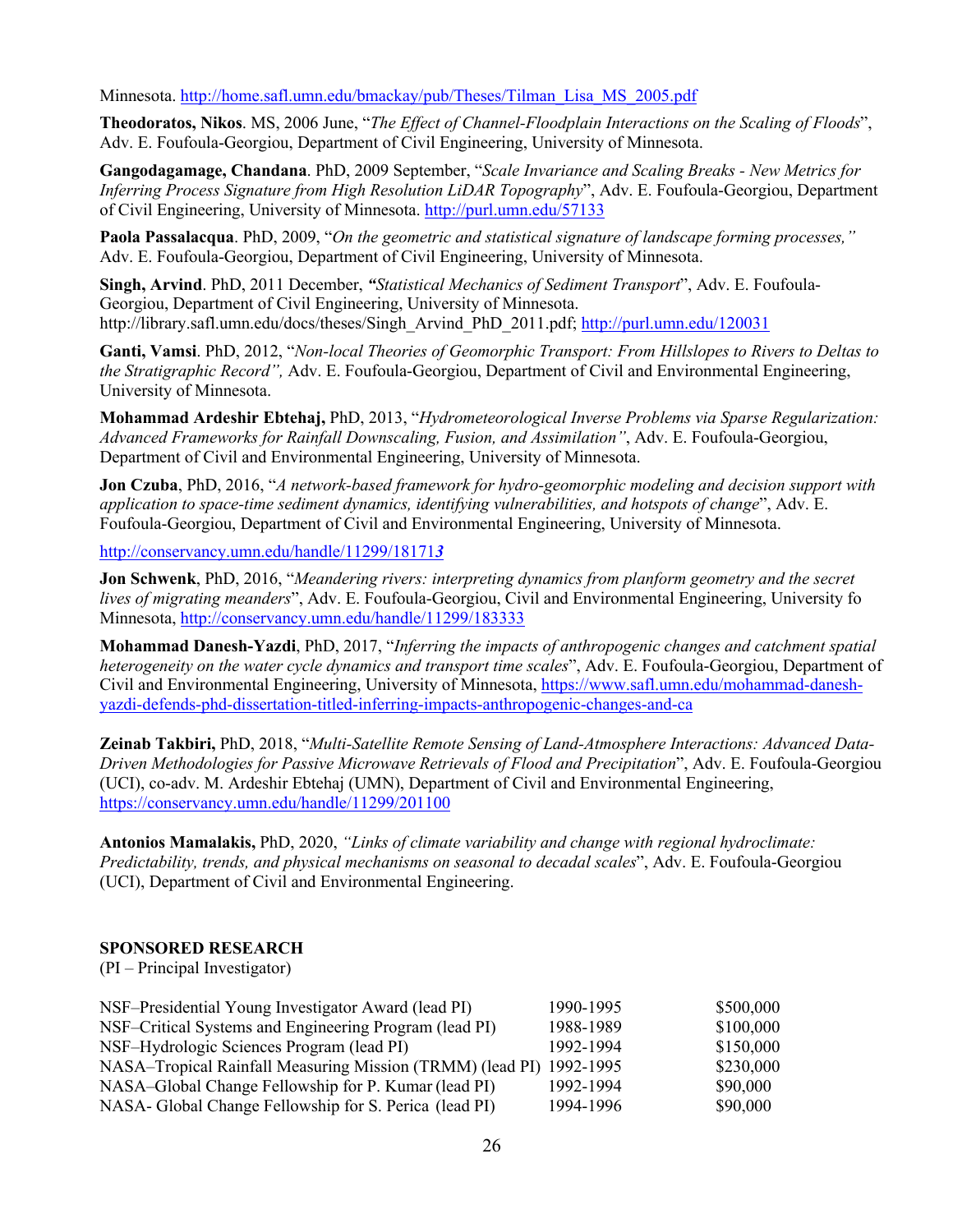| NASA- Global Change Fellowship for V. Venugopal (lead PI)           | 1996-1999 | \$90,000               |
|---------------------------------------------------------------------|-----------|------------------------|
| NOAA-Office of Global Programs (lead PI)                            | 1994-1997 | \$220,000              |
| NSF-Hydrologic Sciences Program (lead PI)                           | 1996-1999 | \$200,000              |
| NASA-Land Surface Hydrology Program (lead PI)                       | 1996-1999 | \$290,000              |
| NOAA/NASA-Joint Program on GCIP (lead PI)                           | 1997-2000 | \$330,000              |
| NSF-U.S. Weather Research Program (lead PI)                         | 1997-2000 | \$330,000              |
| NASA-Tropical Rainfall Measuring Mission (TRMM) (lead PI) 1998-2001 |           | \$300,000              |
| NASA-Land Surface Hydrology (lead PI)                               | 2001-2003 | \$360,000              |
| NASA-Land Surface Hydrology (co-PI with F. Porté-Agel)              | 2001-2005 | \$350,000              |
| NSF-Mesoscale Meteorology Program (lead PI)                         | 2001-2004 | \$286,000              |
| NSF-Hydrologic Sciences Program (lead PI)                           | 2002-2006 | \$262,000              |
| NASA-Land Surface Hydrology Program (lead PI)                       | 2002-2005 | \$232,700              |
| NASA-Global Precipitation Mission (GPM) (lead PI)                   | 2003-2006 | \$300,000              |
| NSF-Science and Technology Center (NCED)                            |           |                        |
| (co-lead PI and co-Director, University of Minnesota)               | 2002-2012 | \$40 million (20 PIs)  |
|                                                                     | 2005-2008 | \$300,000              |
| NSF-Hydrology Program (co-PI with F. Porte-Agel)                    |           |                        |
| NASA - Land Surface Hydrology (co-PI with F. Porté-Agel)            | 2005-2008 | \$320,000              |
| NASA – Global Precipitation Mission (GPM) (lead PI)                 | 2006-2009 | \$340,000              |
| NSF - Cyber Enabled Discovery and Innovation (lead PI)              | 2008-2011 | \$300,000              |
| NSF – Geomorphology and Land-use Dynamics (lead PI)                 | 2008-2011 | \$230,000              |
| NSF - Mathematics in Geosciences (Geomorphic                        |           |                        |
| Transport Laws) (lead PI)                                           | 2008-2011 | \$150,000              |
| NASA - GPM data fusion with emphasis on extremes (lead PI)          | 2009-2012 | \$280,000              |
| UMN - Institute on the Environment $-$ U of Minnesota (lead PI)     | 2011-2013 | \$200,000              |
| Google Earth Engine (lead PI)                                       | 2011-2013 | \$200,000              |
| NSF - Mathematics in Geosciences (Environmental                     |           |                        |
| Transport on river networks) (lead PI)                              | 2009-2013 | \$230,000              |
| NASA - Climate Change Education Partnership (co-PI)                 | 2011-2013 | \$420,000              |
| NASA -- Global Change Fellowship for M. Ebtehaj                     | 2012-2015 | \$150,000              |
| NASA – Towards the next generation of multi-sensor                  |           |                        |
| multi-scale precipitation fusion: a variational                     |           |                        |
| approach in the wavelet domain (GPM) (lead PI)                      | 2013-2016 | \$415,000              |
| NSF - Water Sustainability and Climate: Climate and                 |           |                        |
| human dynamics as amplifiers of natural change:                     |           |                        |
| a framework for vulnerability assessment                            |           |                        |
| and mitigation planning (lead PI)                                   | 2012-2017 | \$4.3 M (\$2.3 U of M) |
| NSF - National Center for Earth Surface Dynamics                    |           |                        |
| NCED 2 (co-PI)                                                      | 2012-2017 | \$3.5 M                |
| NSF - Linked Institutions for Future Earth (LIFE)                   |           |                        |
| (lead PI)                                                           | 2012-2017 | \$800,000              |
| NSF - Belmont Forum: DELTAS (lead PI; 7 countries)                  | 2013-2017 | \$2.0 M (\$750K US)    |
| NASA – Global Precipitation Program (lead PI)                       | 2016-2019 | \$350,000              |
| NSF - National Research Training at UCI (co-PI)                     | 2017-2020 | \$2.5 <sub>M</sub>     |
| NSF-TRIPODS+CLIMATE, Div. of Mathematical                           |           |                        |
| Sciences (DMS) (lead PI)                                            | 2018-2021 | \$300,000              |
| NSF-Delta Channel Networks, Earth Sciences Div.,                    |           |                        |
| Geomorphology and Land use Dynamics                                 |           |                        |
| (GLD) Program (lead PI)                                             | 2018-2021 | \$335,000              |
| NSF— Finest Time Resolution Dynamic Modeling,                       |           |                        |
|                                                                     |           |                        |
| Engineering Directorate (co-PI)                                     | 2018-2021 | \$220,000              |
| NASA- Earth Sciences Fellowship for L. Vulis (lead PI)              | 2018-2021 | \$310,000              |
| NASA -Global Precipitation Measuring Mission                        |           |                        |
| (GPM) (lead PI)                                                     | 2019-2021 | \$430,000              |
| 27                                                                  |           |                        |